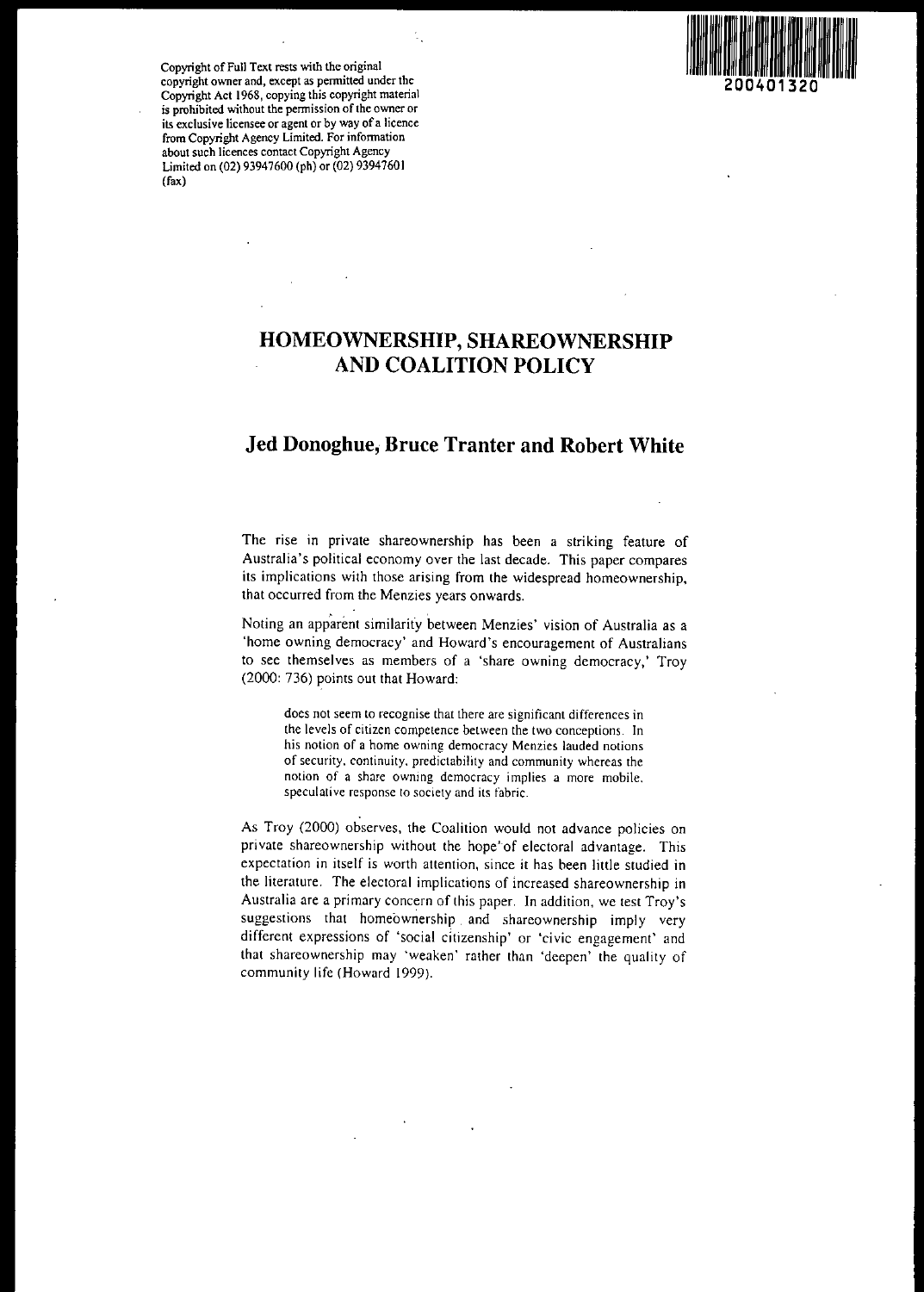#### COALITION POLICY 59

**We first note tensions between notions of property 'ownership' and 'civic engagement', As many social commentators have noted, (e.g,** Marshall 1950; Barbalet 1988; Turner 1993; Connell 2002) there are **contradictions between the capitalist acquisition and ownership of** property and the communal membership and participation of citizenship. After sketching Coalition positions on the two forms of ownership and showing the material changes that have accompanied them, we use data from the 2001 Australian Election Study (Bean *et al.* 2002) to examine **their implications. Comparisons of homeowners and shareowners show** that they are electorally and civically distinct. Electorally, the Coalition **appears justified in j'ts expectations about shareholders, for the evidence shows them to be about twice as likely to support it as non-shareowners. By contrast, homeownership is not electorally significant, with the** exception of those living in public rental housing who tend to support Labor over the Coalition.

Our analysis lends support to Troy's (2000) suggestion that homeowners and shareholders differ on a range of measures of civic engagement. It **seems then that rising shareownership does not bridge the social divisions as envisaged in Coalition policy. These mixed results for the** Coalition are also mixed results for the ALP. While Coalition supporters **are more likely to buy into the share market. once in. they become even** more likely to vote for the Coalition parties. If the pool of share **investors has reached a natural limit, as the stock exchange data indicates, the potential benefit for the Coalition of pursuing such a policy may also have peaked, Given the strength of private investors' support** for the Coalition, however, ALP advocates of shareownership, like Mark **Latham, also need to reassess their policies,**

# **Homeownership, Shareownership and Liberal Policy**

**The rise in shareownership in Australia puts a classical problem back on the liberal-democratic agenda: the place of 'ownership' in the reconciliation of individualism and collectivity. ,From Locke to neoliberalism and the sight of people 'bowling alone' (Dean and Hindess** 1998; Putnam 2000), 'citizenship' has been linked with private 'ownership' (e.g. Marshall 1950; Barbalet 1988). Ownership is both a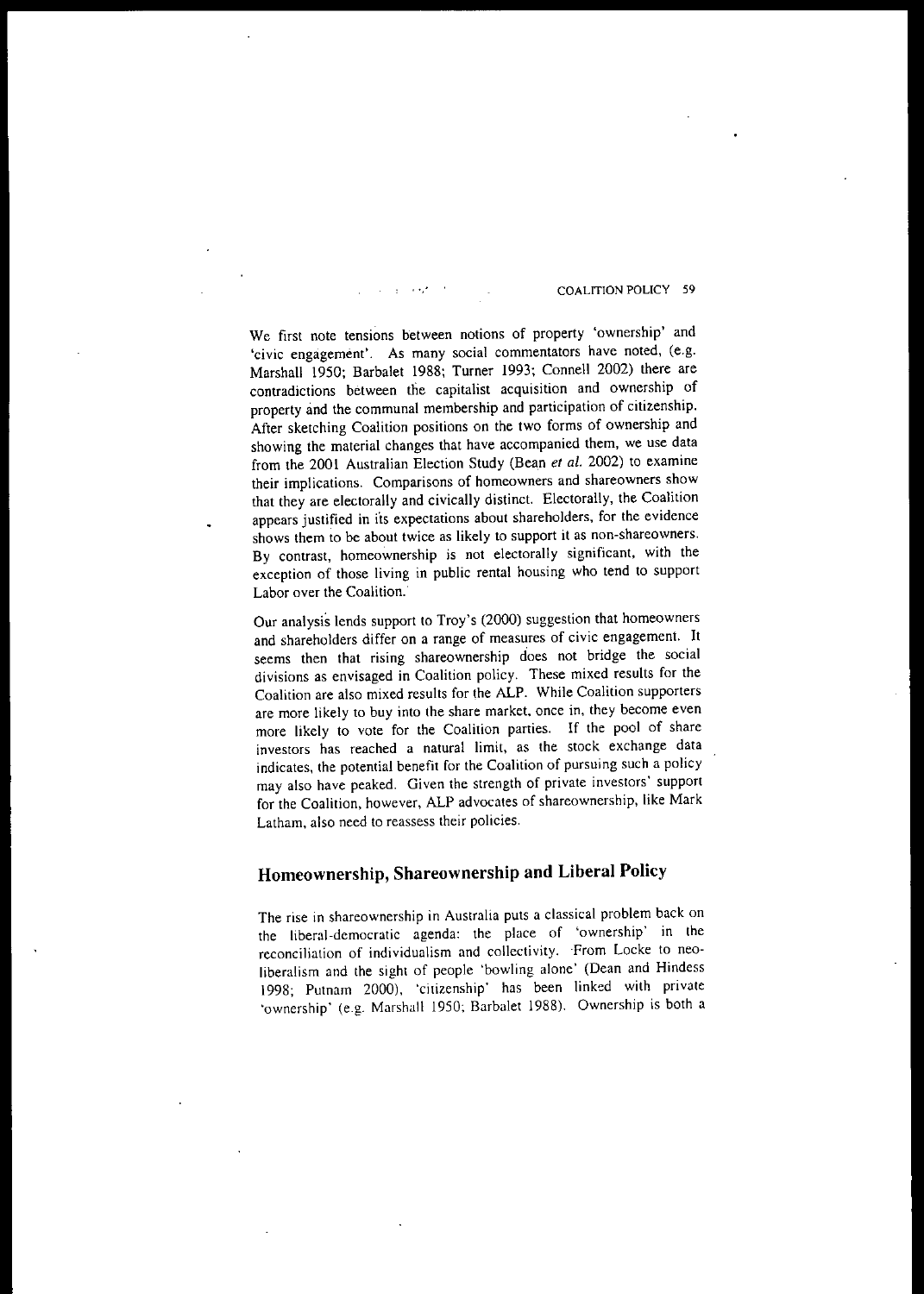mark of social membership and the entry ticket to political participation, and liberal politicians have seen its development as a prime obligation of the. State. Support of private homeownership is then a way for the State to meet the 'right' to housing that emerged along with other civil, political and social rights associated with modern citizenship (Saunders 1990a; 1993).<sup>1</sup>

In their rhetoric at least, the Coalition parties have always been committed to a liberal sense of 'individual freedom and free enterprise' (e.g. Liberal Party 200Ia), and their positions on homeownership and shareownership reflect this overall stance. Thus, homeownership was a central plank in Menzies' appeal to the 'forgotten people' as he assembled the internal coalition that became the Liberal Party and then led it into its first long term in power (Brett 1992). This policy was materially successful.

**Home ownership was the stake in the country. What bound the residents to their stakes were their mortgages. The notion was that once they had a target, some equity to hang on to or to strive for, householders would think and behave like capitalists (Tray** 2000: 720).

**By the late nineteenth century, when class divisions in Australia were strong, commentators were already praising 'the access of working** people to this form of housing in the working man's paradise' (Troy 2000: 722). From 1911 to 1947, homeownership in Australia had remained at around 50%; but since 1961, when the country had the world's highest levels of private homeownership, it has been steady at around 70% (ABS 2002). The extent to which this shift reflected assent **to liberalism as such is uncertain.**

 $\mathbf{I}$ 

**A parallel is seen in citizens 'rights' to social welfare, which, in liberal terms, is best fulfilled by private participation in the market as shareowners (Anderson 2002: 214). Further, critics of various persuasions have denied that social order can be explained as a social contract between individual property-owners motivated purely by self-interest (e.g. Marshall 1950; Durkheim 1964). For example, Durkheim struggled with the problem of maintaining social solidarity in the face of increasing individualism. while critics of market oriented social policy argue that it can undercut the communal basis of the polity, as the market operates on values at odds with social citizenship (Barbalet 1988: 77; Connell 2002: 7).**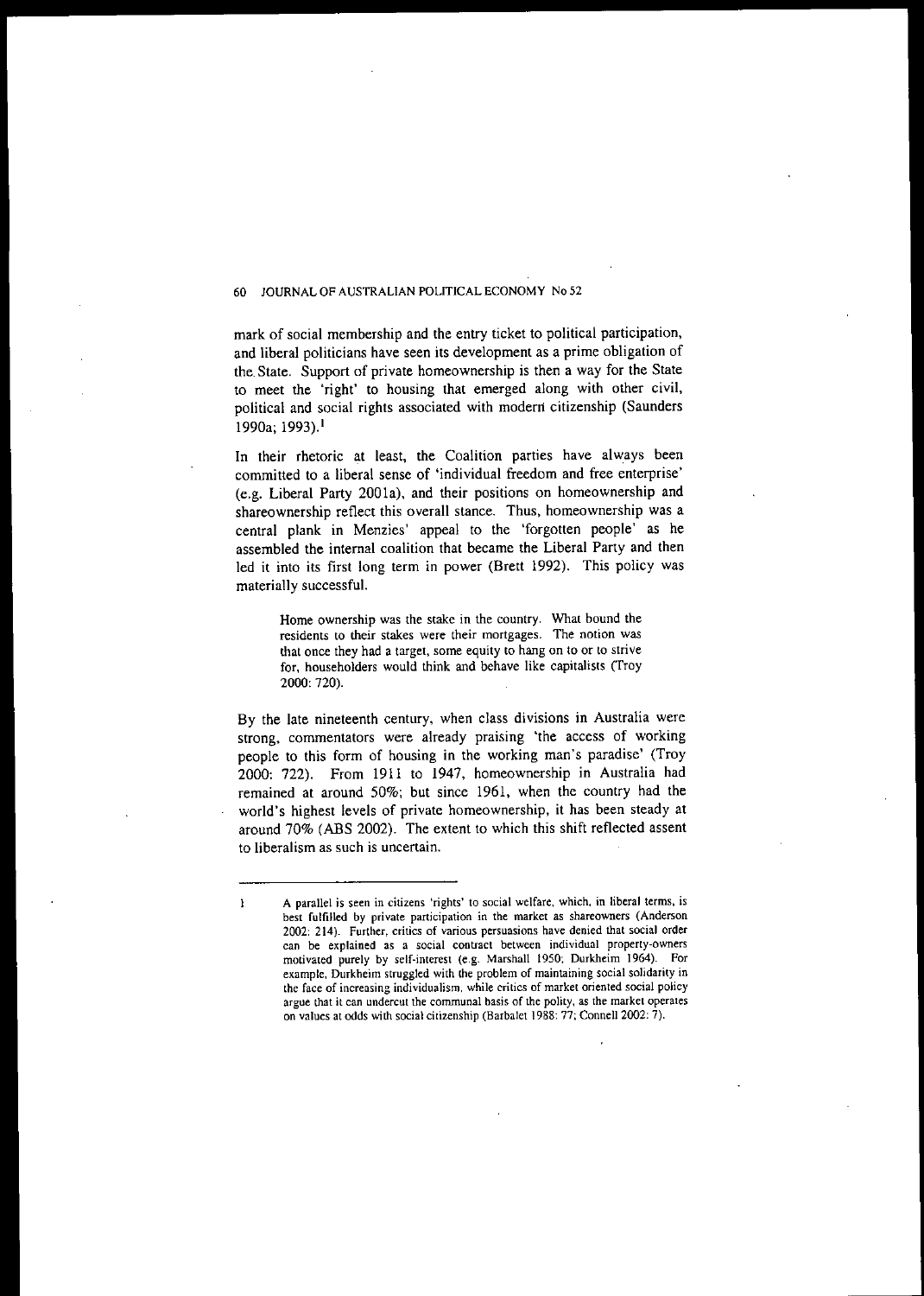#### · .: <sup>J</sup> COALITION POLICY <sup>61</sup>

Parliamentary support for homeownership has been bipartisan, and throughout the enactment of his policies on it, Menzies was backed by trades union, including some of those under Communist leadership (Troy 2000: 726). Nevertheless, the fact remains that he presided over the quantum jump in homeownership, as one mark of his successful tapping of long-held aspirations in Australia. Current Coalition policies echo those set in place by Menzies. The First Home Buyers Scheme, for example, is explicitly pitched to the 'Great Australian Dream' (Liberal Party 200Ib).

**While levels of shareownersh"ip increased rapidly under the previous** Hawke and Keating Labor governments, Howard has also presided over a quantum jump in ownership. A rise in shareownership that is **comparable in scale to the rise in homeownership under Menzies has occurred during his term in office. We show this from the results of** surveys conducted by the Australian Stock Exchange (ASX 2000, 2001). It found that in the 1990s the number of direct and indirect shareowners in Australia more than tripled, to a combined level of around 52% in **2000. 'Direct ownership' refers to shares or units in a trust that are** bought through a broker, received as an inheritance or gift, or allocated  $\mathbf{i}$  **n** a demutualisation or employee share scheme, and 'indirect ownership' **to investment in either a managed fund or a personal superannuation fund** that is invested partly or wholly in the stock market. The shift is clear in Table 1.

| Month    | Year | %  |
|----------|------|----|
| December | 1991 | 15 |
| May      | 1997 | 34 |
| November | 2000 | 52 |

## Table 1: Percentages of Adult Australians who were Shareowners (Direct and Indirect Combined)

As with homeownership, Australians have led the world in their enthusiasm for the market. By 1999, they had the world's highest levels **of private shareownership. outstripping even the exemplar of capitalism,**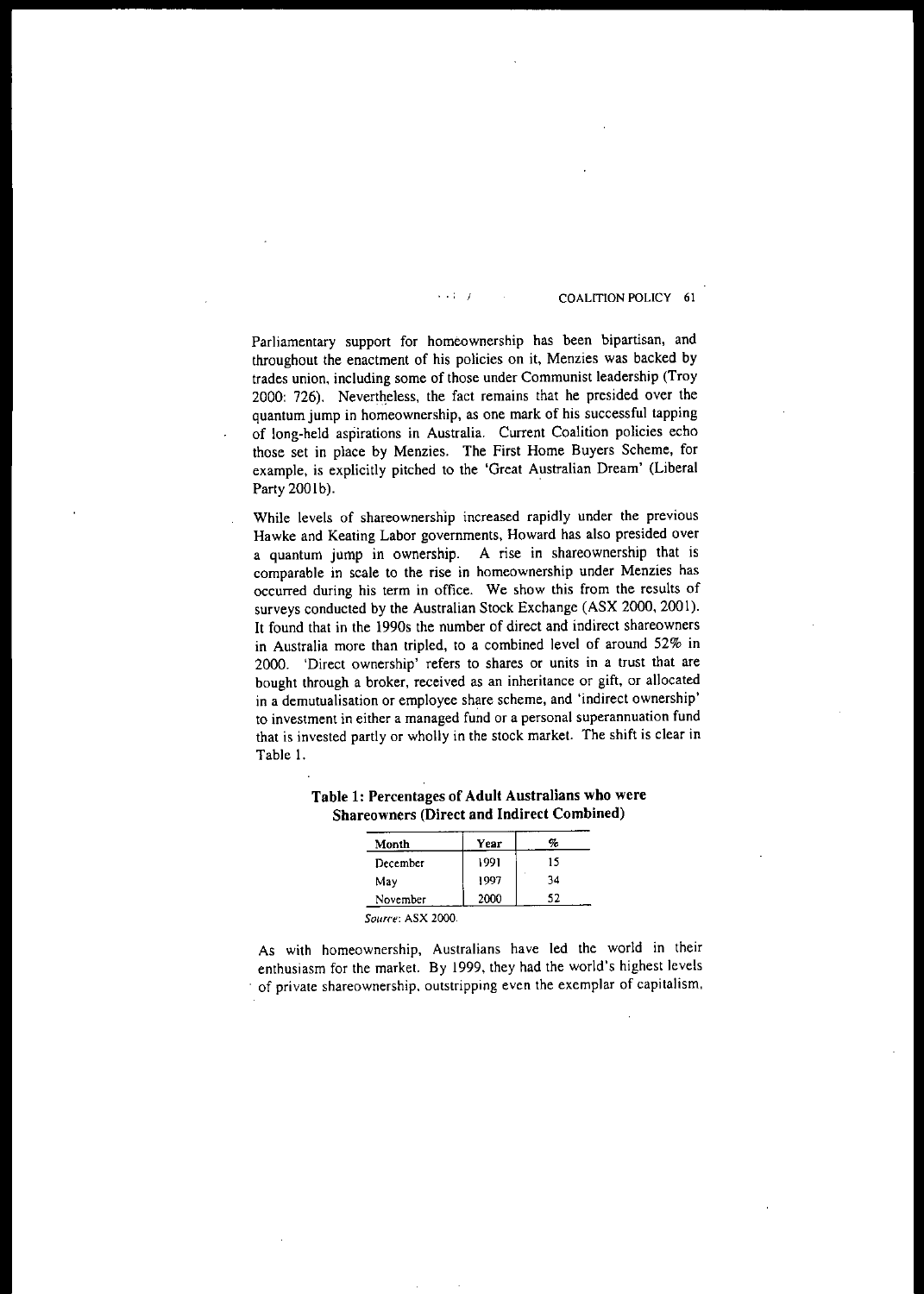the United States. In Table 2 we show the ASX's comparison of Australia and other countries.

| Country     | Direct | <b>Total</b> |
|-------------|--------|--------------|
| Australia   | 41     | 54           |
| Canada      | 26     | 52           |
| <b>USA</b>  | 32     | 48           |
| UK          | 30     | 40           |
| New Zealand | 31     | 38           |
| Germany     | 13     | 25           |

Table 2: Comparative Incidence of Shareownership, November 1999

*Source:* **ASX 2000.**

Our comparison of Menzies and Howard on the scale of this shift is Howard's own, for he has claimed an aspirational identity between the **move to shareownership and the earlier rise in homeownership:**

**The founder of the Liberal Party, Sir Robert Menzies', proudest boast was that he created the greatest horneowning democracy in the world. It's my goal to make Australia the greatest share owning democracy in the world and I think that is an aspiration** that many people in middle Australia share ... (Howard 1998).

The equity held by shareowners defines them as small-scale capitalists. and, as loe Hockey then Minister for Financial Services and Regulation, said in a speech on the role of corporate governance in the protection of small shareholders, the Coalition aimed at extending capitalism beyond the top end of town:

**Owning shares and being involved in issues of corporate governance is not about the interests of the trade union movement, it's not about a hobby to fill in spare hours, and it's not about narrow, elitist agendas. It is about creating wealth for Australians and this Government is very focused on that outcome. This Government has delivered for Australian shareholders** (Hockey 2001a).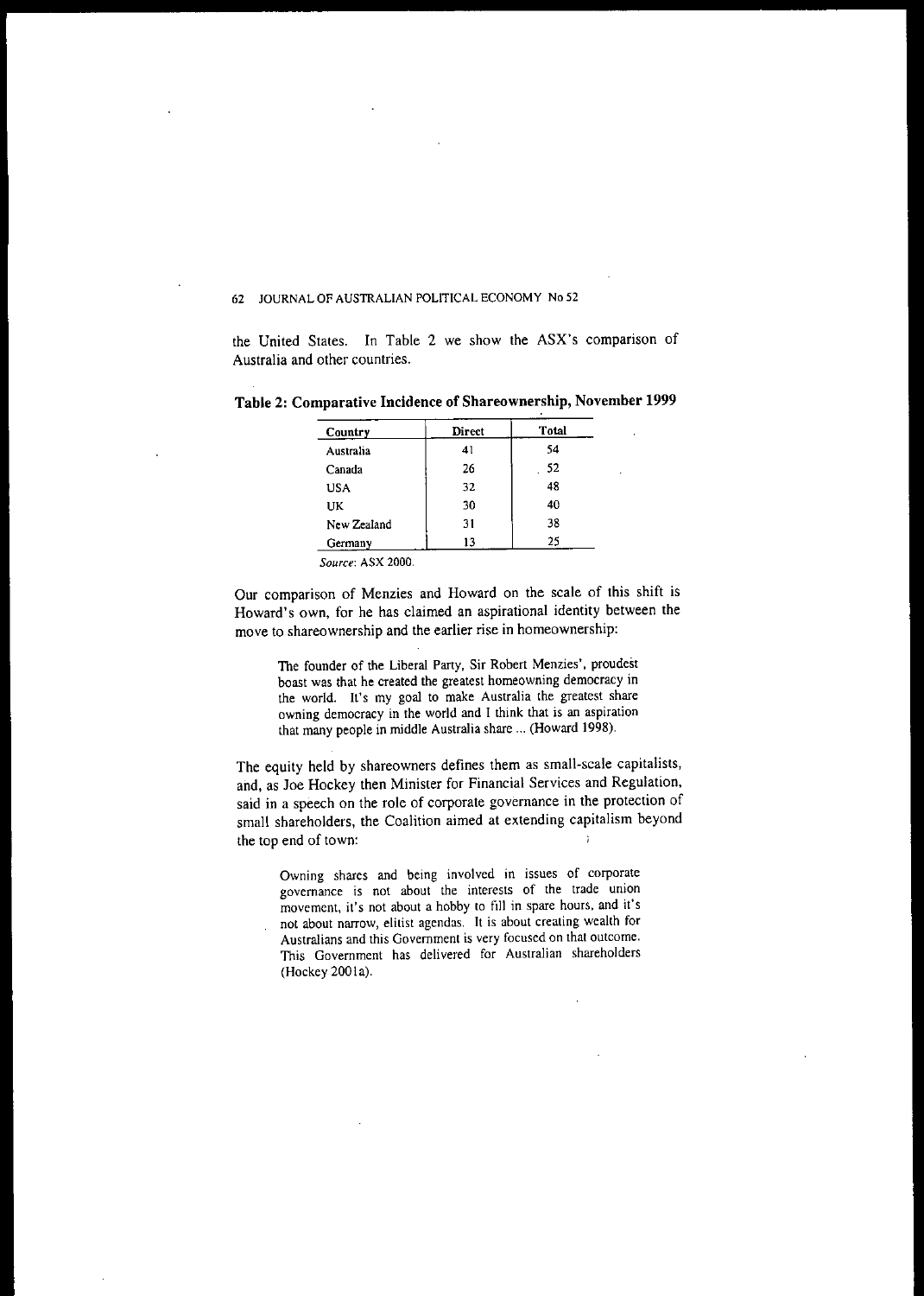#### COALITION POLICY 63

The Coalition fought on that basis in the 2001 election. Remaining 'quite sure that generally speaking the broadest possible share ownership we have in Australia is a good thing', and being 'heartened by the fact that Australia is now the largest share owning democracy in the world' (Howard 2000), Howard stressed his record of 'encouraging the **development of a culture of saving and investment from the earliest age** possible' (Howard 2001b). Before and after the election his financial ministers reaffirmed that the Coalition was 'unashamed in its support of freely operating market forces' (Hockey 2001a), and that it was committed to a 'dynamic free enterprise society' (Campbell 2002).

As with homeownership, the rising level of shareownership need not reflect a widespread commitment to either liberal individualism or 'progressive liberalism' (Argy 1998). Several indicators show that other loyalties and motivations are in play. As in the current public doubt over further privatisation of Telstra, Australians have traditionally looked to a blend of public and private ownership (e.g. Braithwaite 1988; Western 1999). The rise in private investment began during the Hawke and Keating years. The ALP supported the demutualisations and privatisations of the late 1990s that brought millions of new investors to the market. The ACTU has also backed at least some aspects of shareownership, as when Sharan Burrow (2000) held that superannuation **and employee share acquisition schemes meant that unionists should no longer see their interests and those of shareholders as necessarily** opposed.

Furthermore, to claim a continuity and aspirational identity between **homeownership and shareownership is to elide differences in economic** context. Governments of all persuasions have found that support for homeownership is useful in stimulating the economy. Although this **micro-economic tinkering remains central to Coalition policy on** homeownership (e.g. Howard 200Ia), quite different dynamics appear in **policies on shareownership. These appear to be influenced more by continuing fiscal constraints rather than by economic hiccups. The** recent focus on the ageing of the Australian population, with its effects of **a shrinking tax-base and rising demands on health and welfare services, is just one example of repeated warnings that the provision of welfare** cannot be sustained at previous levels. Against that background, both the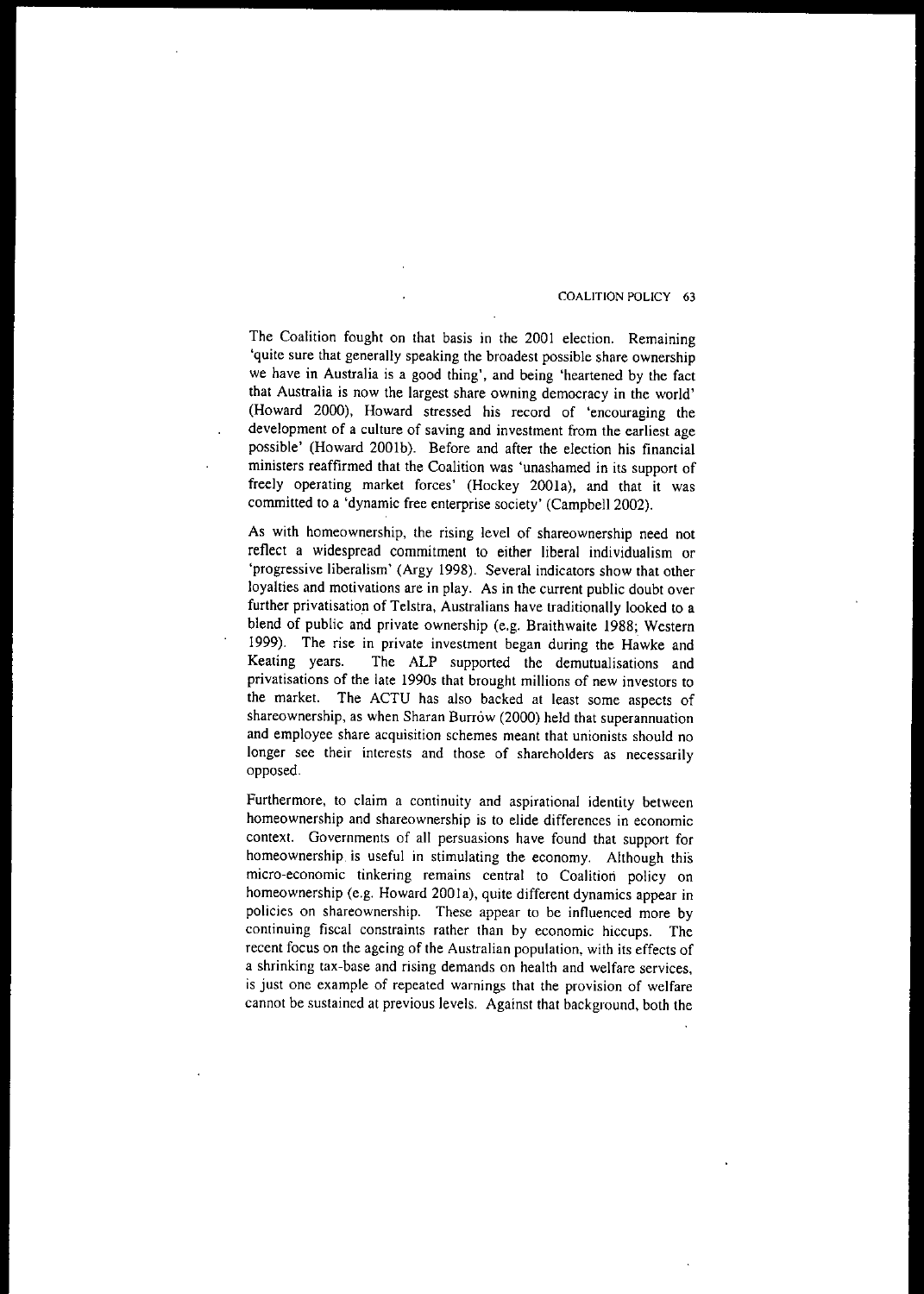Coalition and the ALP have developed policies on self-support in **retirement: superannuation is one vehicle; shareownership is another. So** just as some Communist-led unions in the 19S0s backed Menzies on homeownership for the creation of jobs in the building industry rather than through any commitment to private property, non-Coalition support **for shareownership may be more a pragmatic response to perceptions of fiscal crisis than a sign of conversion to the free market.**

**The meanings of shareownership are then imbued with all the uncertainty** associated with individual ownership and different senses of communal belonging and membership. We focus on two empirically accessible issues, the first of which is the electoral effect of shareownership. If Howard is right to identify his electoral success with Australia's emergence as 'the greatest share owning democracy in the world,' then, to take a broad brush, shareowners should tend to be supporters of the Coalition rather than the ALP. If this effect does appear, however, it would suggest a difference between shareownership and homeownership **as expressions. of citizenship, since homeowners' support for the** Coalition is at best muted (Troy 2000; McAllister, 1984).

**This suggests our second issue: the civic implications of shareownership,** or what Troy (2000: 736) called the 'level of citizen competence' that it entails. The participatory face of liberalism is clear in Howard's **simultaneous aims to create a shareownirig democracy and 'to deepen the** quality of our community life' (Howard 1999). Readers of his speeches will know how often he appeals to the notion of 'the community.' Here he echoes Menzies, who designed his policy on homeownership 'to **produce a patriotic, co-operative and cohesive society' which was also** 'docile and compliant' (Troy 2000: 718). Yet, while Liberal politicians **have sought to influence political behaviour by encouraging ownership, perhaps successfully, evidence in support for the position that civic** engagement is enhanced by home or shareownership is scarce. Both Barbalet (1988) and Marshall (1950: 122) have pointed out **contradictions between capitalism and citizenship, while the tensions in** Coalition policy in relation to shareholders identified by Troy (2000) **suggest that ownership may constrain, rather than deepen, community** engagement. Free market principles of competition, and shareowner concerns over 'bottom lines' and dividend payments, appear to be at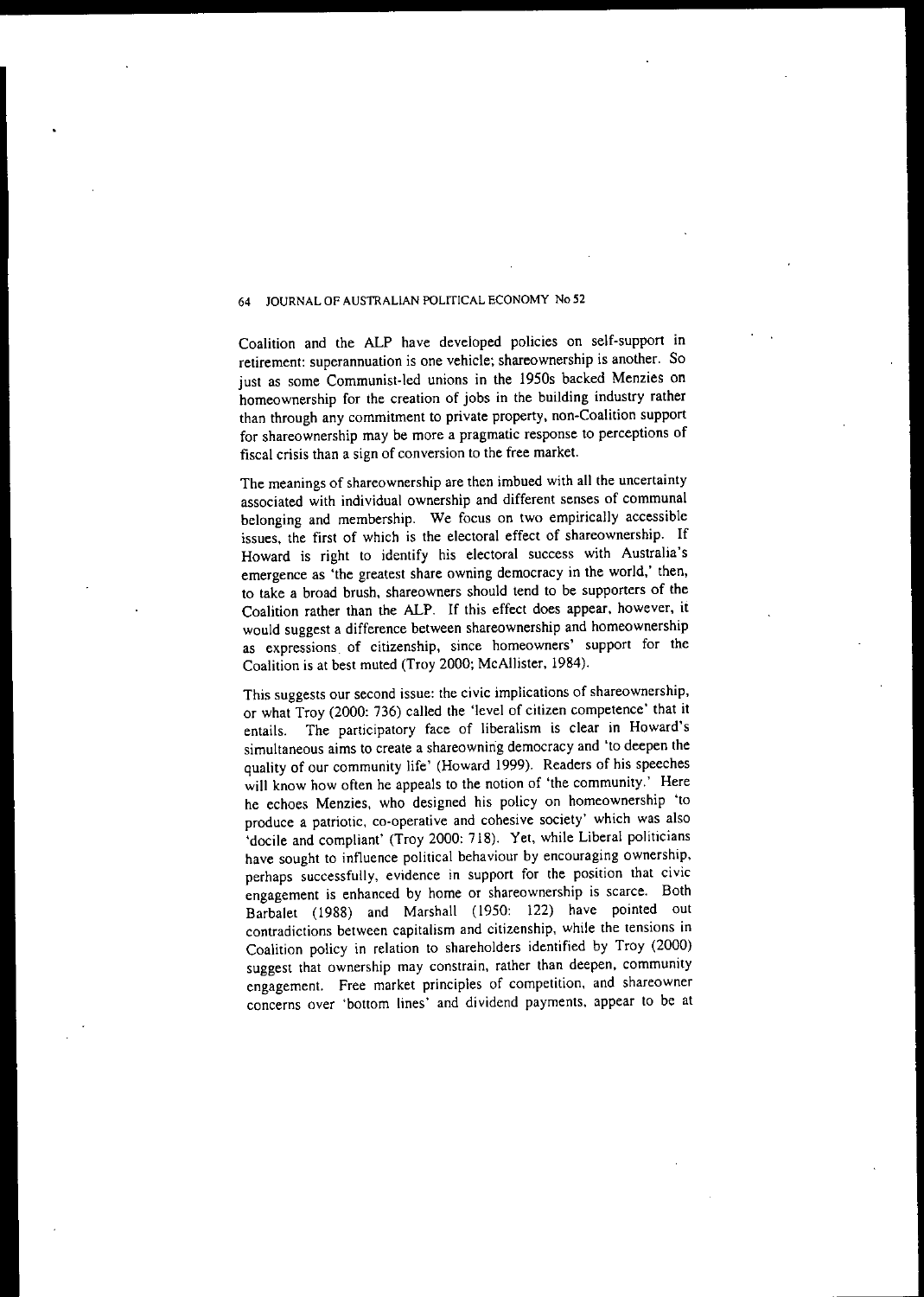#### $0.3373777$

COALITION POLICY 6S

odds with notions of mutual obligation, and the norms of reciprocity implicit in community engagement (Putnam 2000, 20).2

On the face of it, then, we should expect shareowners to be less active in **"civic organisations than non-owners, and to be also less active compared to homeowners. Counting against these expectations. however, is** evidence that the civically engaged tend to have higher incomes, and to be well educated (Putnam 2000: 94), both correlates of shareownership and homeownership (Tranter and White 2001). These findings muddy **the waters somewhat, and introduce confounding influences to our expectations.**

**While a certain amount of evidence does link homeownership with** increased levels of civic or communal participation (Saunders 1990a: 1993), other researchers have warned against 'the glib association of homeownership with responsible citizenship, social stability and industrial peace' (Winter 1994: 6). Similarly, if the 'principle of **economic survival of the fittest operates in all competitive markets'** (Hockey 2001b), then it is hard to square Howard's 'community' with **his fostering of shareownership. The investors red in tooth and claw that** Hockey evokes seem more likely to go 'bowling alone' (Putnam 2000) than to deepen their civic engagement and the quality of community life. The only way to ascertain the veracity of these claims regarding **associations between ownership and civic participation is therefore to subject them to empirical scrutiny. We return to these issues in the final section of this article.**

#### **Data**

Data from a large national survey, the 2001 Australian Election Study (AES) (Bean et al. 2002), allows us to test these expectations.<sup>3</sup> The AES

**<sup>2</sup> Putnam (2000. 20) explains that reciprocity can be specific: "I'U do this for you if you do that for me" or generalized: "I'll do this for you without expecting anything specific back from you. in the confident expectation that someone else will do something for me down the road",**

**<sup>3</sup> AES data were obtained from the Australian Social Science Data Archive in the Research School of Social Sciences al the Australian National University.**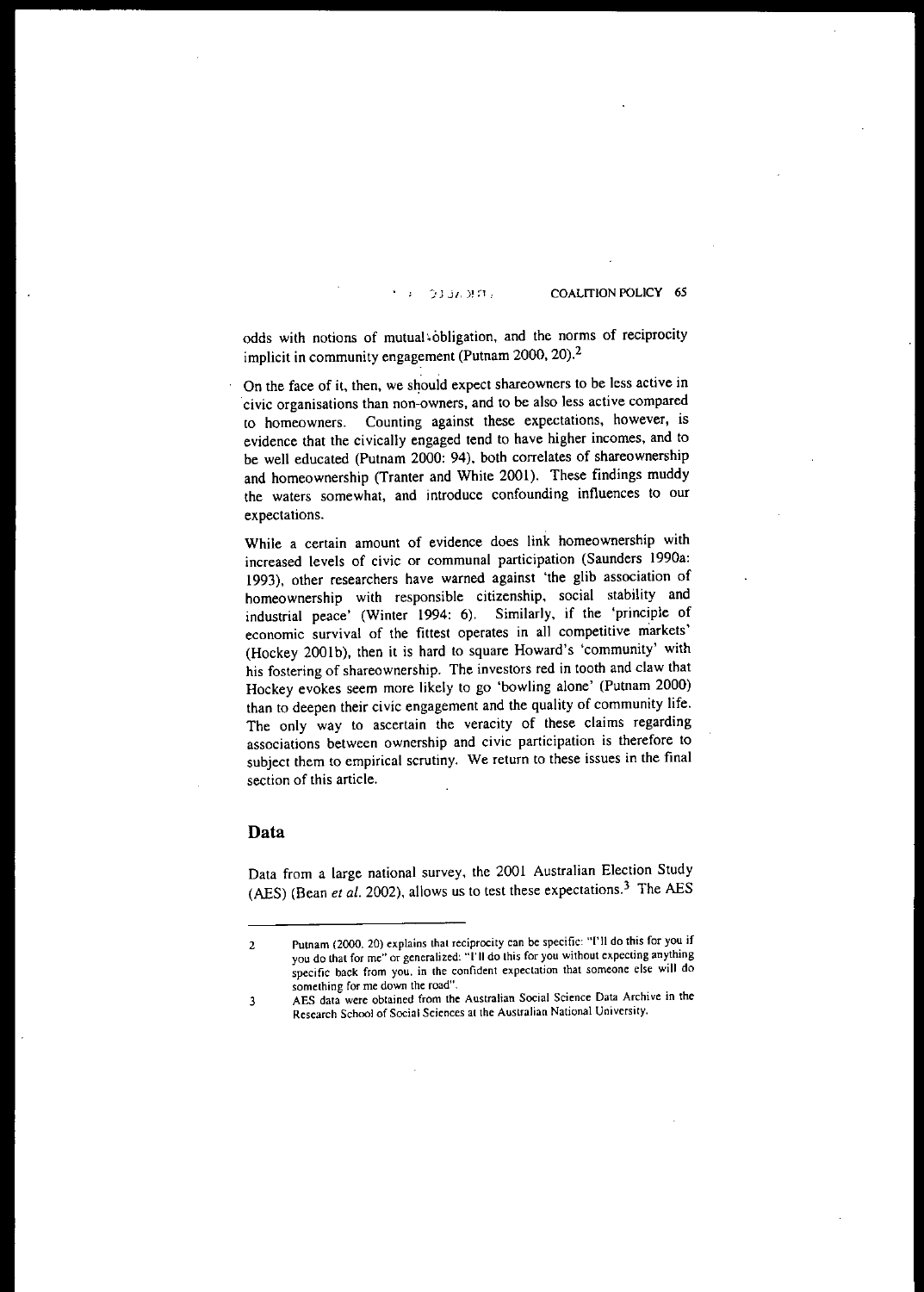**was conducted via mail-out to a .nationally representative sample. The** number of cases, 2010, represents a response rate of 55%. The survey included questions on homeownership and shareownership, on party **voting, and on behaviour that we construe as measures of civic** engagement.

The data on both forms of ownership have a certain face validity. For homeownership, we checked the AES results by comparing the distribution of housing tenures found there with figures reported by the Australian Bureau of Statistics (ABS). This comparison is shown in Table 3.

**Tahle 3: Distribution of Housing Tenures in Australia**

|                        | 1999-2000<br>(ABS, %) | 2001<br>(AES, %) |
|------------------------|-----------------------|------------------|
| Outright Homeownership | 38.4                  | 41.9             |
| Home under Purchase    | 32.2                  | 32.3             |
| Private Rental         | 20.1                  | 11.7             |
| Public Rental          | 5.6                   | 4.1              |
| Other                  | 3.7                   | 10.0             |

*Sources:* **ABS 2002; Bean** *et al. (2002).*

The ABS and AES estimates for mortgagees are almost identical. However, the AES appears to have slightly over-sampled outright homeowners, but under-sampled private renters substantially, while the 'other' category is much larger than the ABS survey estimates. In order to adjust for these discrepancies, we weighted the AES data according to estimates from the ABS Survey of Income and Housing Costs for 1999- 2000 (see Appendix for details). We then proceeded to operationalise housing tenure in the statistical (regression) models by contrasting public **renters, private renters, and those who have a mortgage, with outright homeowners.**

**The AES question on shareownership read: 'Do you own shares in any** company listed on the Australian Stock Exchange (shares registered in your 'name or that of your family company)?' That is, the question referred to, 'direct ownership' under the ASX's definition. It resulted in an estimated proportion of 44.5%; whereas the figure from the closest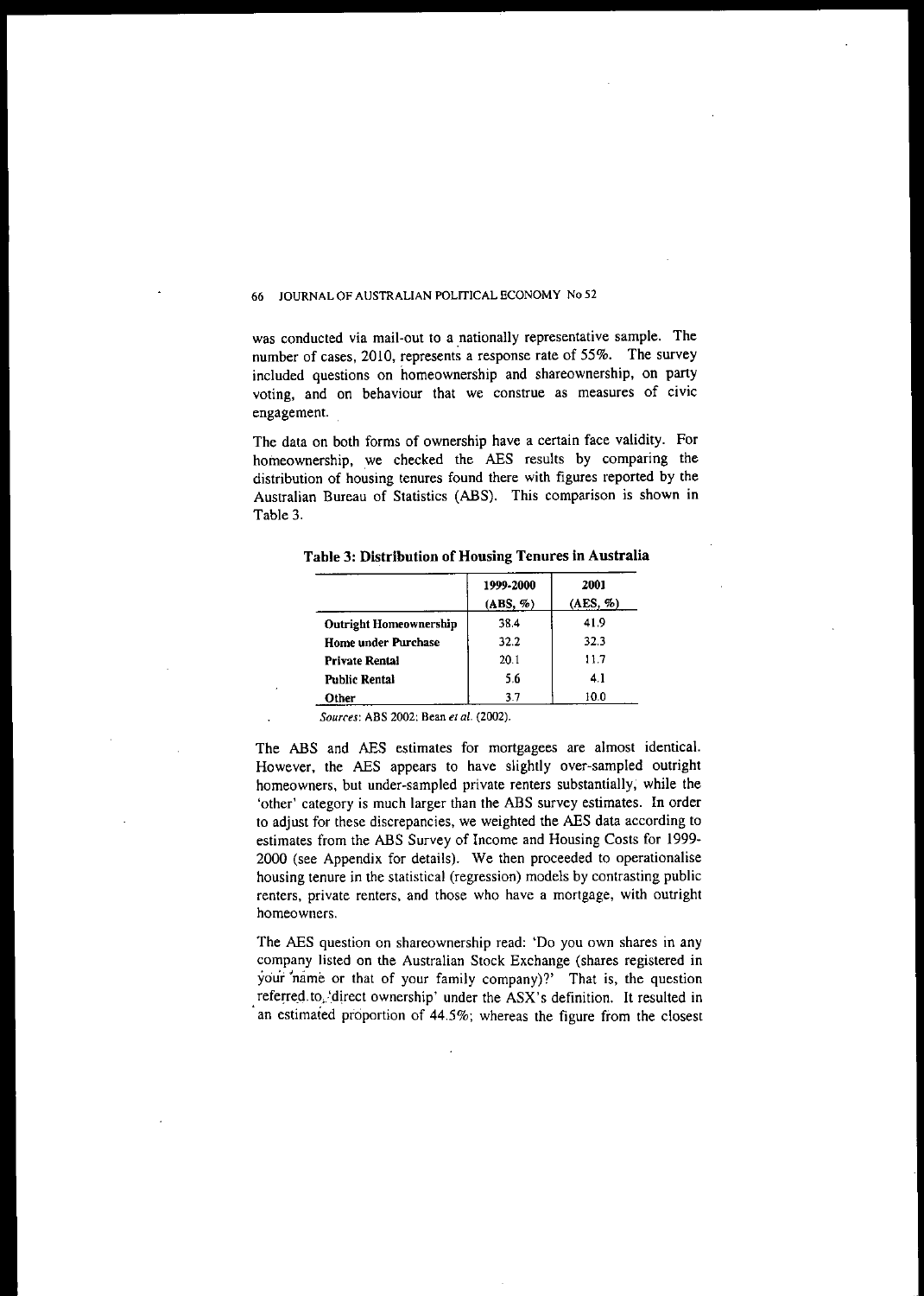$\frac{1}{2}$ ,  $\frac{1}{2}$ ,  $\frac{1}{2}$ ,  $\frac{1}{2}$ ,  $\frac{1}{2}$ ,  $\frac{1}{2}$ ,  $\frac{1}{2}$ ,  $\frac{1}{2}$ ,  $\frac{1}{2}$ ,  $\frac{1}{2}$ ,  $\frac{1}{2}$ ,  $\frac{1}{2}$ ,  $\frac{1}{2}$ ,  $\frac{1}{2}$ ,  $\frac{1}{2}$ ,  $\frac{1}{2}$ ,  $\frac{1}{2}$ ,  $\frac{1}{2}$ ,  $\frac{1}{2}$ ,  $\frac{1}{2}$ ,

ASX survey conducted in 2000, was 40%. We note the slight discrepancy with these .estimates, but take the figures as roughly comparable. Further, since another question in the AES asked respondents who did own shares to indicate the year in which they first **entered the market, we can distinguish between those who were** . shareholders before Howard assumed office in 1996 and those who started investing later.

Finally, we operationalised four measures of civic engagement. As Putnam (2000: 49) puts it, 'membership in formal organisations is only one facet of social capital, but it is usually regarded as a useful barometer of community involvement'. Bearing this in mind, we used a question from the AES: 'Are you an active member of any of the following **voluntary organisations; an inactive member or not a member?' We selected sport or recreational organisations, art. music or educational organisations, and charitable organisations as measures of civic participation.4 We also included a variable to measure participation in a** variety of important Australian organisations currently suffering a decline in membership - the trades union.

### **Analysis**

The AES data were analysed with SAS version 8. In the first phase of the analysis we used logistic regression to predict political behaviour on the basis of homeownership and shareownership. The dependent the basis of homeownership and shareownership. **variable - major party voting in the House of Representatives - was** modeled in binary terms (i.e. Coalition versus Labor with other responses omitted). In the later part of the article, we examine participation in voluntary organisations. **We contrast active members with non-members** of sporting, cultural and charitable organisations. In addition, we consider membership of trades union as another aspect of civic

**<sup>4</sup> We omitted the fourth organisation lisled in the AgS - professional organisations from our analyses. As professional organisations is a somewhat vague concept, and as their membership overlaps with the membership of trades union. we decided to analyse trades union membership as a more valid measure of Civic participation.**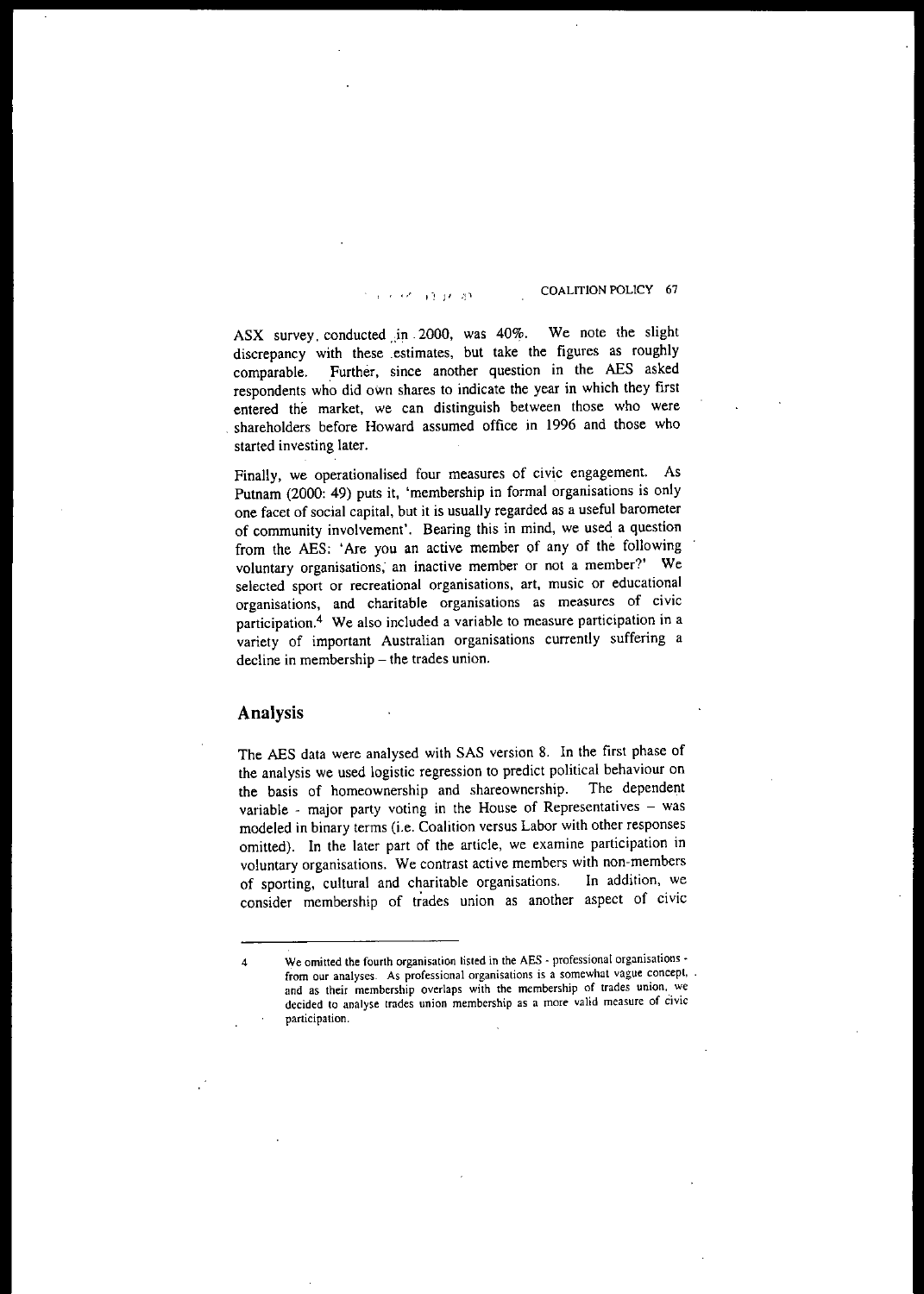participation, again on the basis of home and shareownership. with appropriate controls.

**Because shareownership and homeownership are positively correlated,** that is homeowners tend to also be shareowners, and owning houses and shares are both associated with higher incomes (Tranter and White 2001). we adopted a multivariate approach (i.e. multiple logistic regression). The advantage of such an approach is that the 'net. or separate effect of each independent variable on the dependent variable **can be estimated, when we hold constant or statistically 'control' for** other independent variables in the regression model (Fielding and Gilbert 2000: 271).

**Key control variables are included in all regression models, including a dummy variable to control for gendered differences in voting and civic** participation (men versus women). and, age measured in its natural metric. We also included tertiary education and high income (\$70.000+ per annum) as control variables. The controls are important. as they are all predictors of home ownership and/or shareownership (Tranter and White 2001). By adopting a multivariate analysis we are able to estimate **the net, or separate effects of owning shares, and of housing tenure on** voting behaviour (and civic participation). when the possible **confounding impact of income and other socio-demographic influences** is held constant.

**A measure of social class is also added as a control to our regression** models. Even in the so called 'home owning democracy' of Australia, class is strongly related to housing tenure, with middle class people much more likely than working class people to own their own homes (Rex and Moore 1967; Merrett 1979; Ball 1983; Saunders 1990b). Class is also clearly associated with owning shares, as indicated by the fact that higher **income earners, and the well educated, are overrepresented among** shareowners (Tranter and White 2001). Capturing the multidimensional **nature of class relations using survey data is somewhat problematic,** although there are several precedents. The Neo-Marxist, Eric Wright (1985), for example, constructs complex class models on the basis of **occupational location, employee supervisory status and organisational** size, while the Neo-Weberian, John Goldthorpe (1987), operationalises **class in occupational terms.**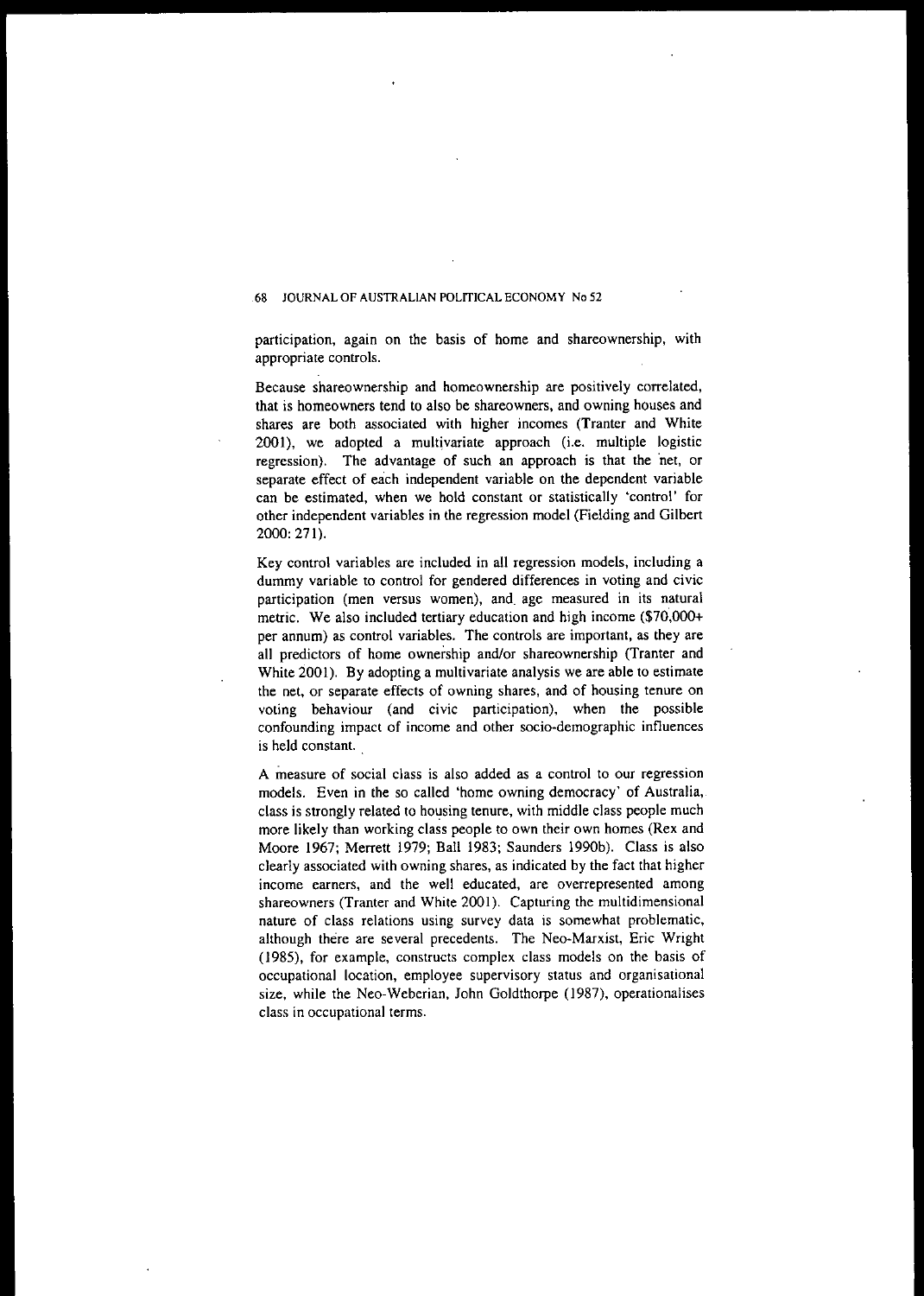#### COALITION POLICY 69

We decided to adopt a parsimonious approach. Rather than considering the 'objective' class location of respondents using complex models of class that involve the introduction of several independent variables to the regression equation, we employed self-identified class location - a 'subjective' measure.<sup>5</sup> As such, a single dummy variable was constructed to contrast the self-identified 'upper' and 'middle' classes, with those claiming 'working' class, or no class location.

As all of our dependent variables are dichotomous, and as we wish to explore relationships between them and several independent variables using a multivariate strategy, multiple Ingistic regression analysis is an appropriate technique (Long 1997). We presented odds ratios in the regression tables in order to facilitate interpretation of the regression estimates.<sup>6</sup>

<sup>5</sup> The questions from the 2001 AES was: "Which social class would you say you belong to? Upper class; Middle class; Working class; None'. While one could debate the advantages of employing 'objective' versus 'subjective' measures of class for our purposes, the two are associated strongly (Kelley and Evans 1995). We therefore chose the most parsimonious model.

<sup>6</sup> The regression results presented in Tables 4·7 are odds ratios (OR), calculated on the basis of the values of the independent variables. As these are multiple regression estimates, the odds ratios are adjusted to control for the influence of all other independent variables in each model, so they are net effects. Independent variables are of two types, 'dummy' variables (scored I or 0) and scale variables (i.e. age in years). Dummy variable odds ratios are interpretable in comparison to reference categories. For example, considering Table 4, Model 2, those who own shares in one company, are 1.6 times more likely than the reference category (i.e. those who don't own shares) to vote for the Coalition, rather than for Labor. An OR less than 1 would indicate an estimate that is smaller than the reference category. For example, those in public rental accommodation are approximately 4.5 times less likely (i.e.  $1 \div 0.22 = 4.545$ ) than outright homeowners to vote Coalition as opposed to Labor. The estimates for the control variable 'age' are the log odds of voting (or participating) for a unit change in age (i.e. one year). For example, in Table 5, Model 2, the estimate for age is larger than 1, indicating that older people are more likely to vote for the Coalition. Alternatively, the smaller than unity estimate for age in Table 7 for sporting participation suggests that younger people are more likely to be active in sporting organisations.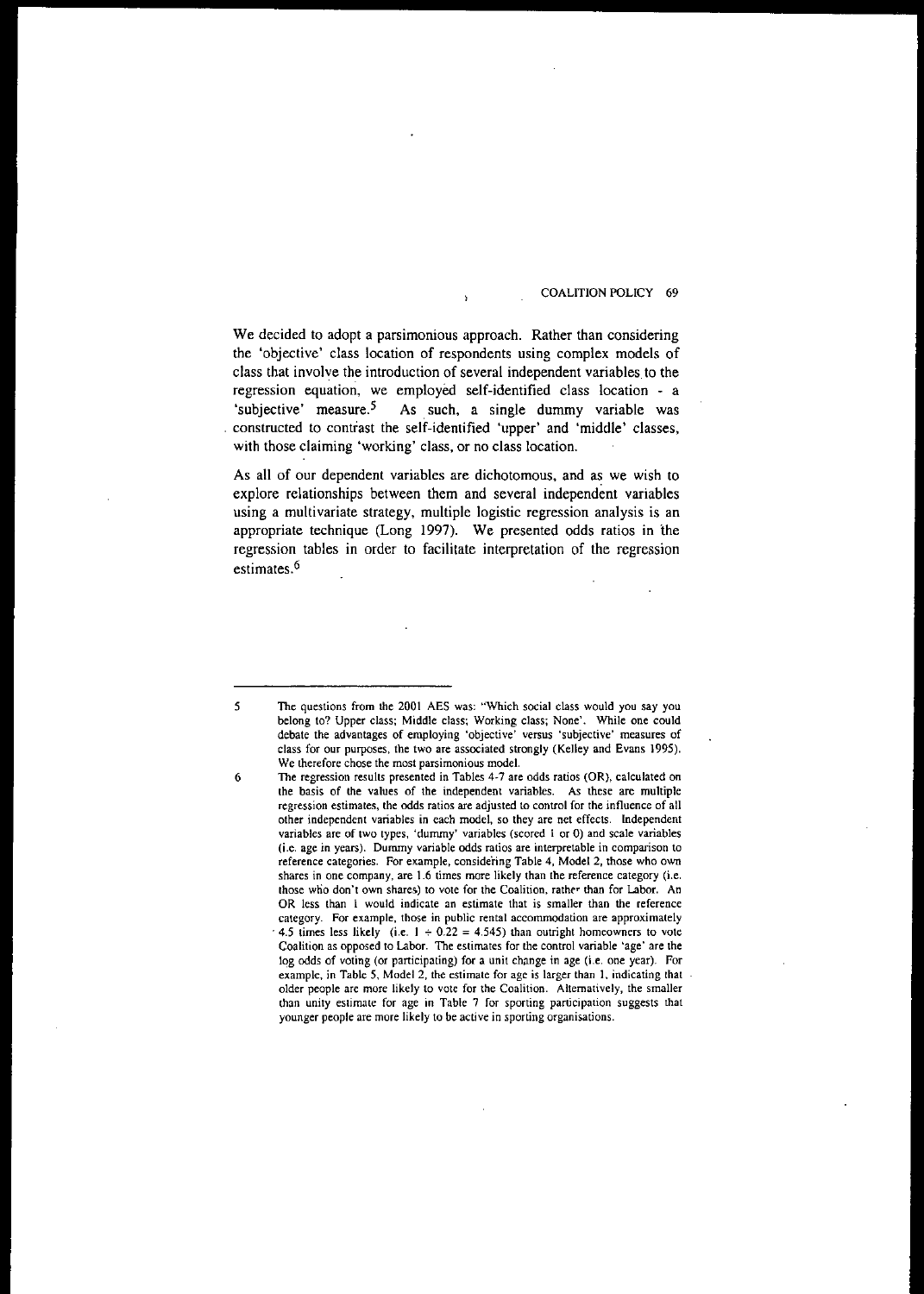## Electoral Effects

The electoral effects of homeownership and shareownership are first examined in Table 4. Those who own shares in one company, two to five companies, and six or more companies, are contrasted with nonshare owners. For housing tenure, public renters, private renters, and mortgagers are compared with outright homeowners. We present the results of four models predicting voting for the Coalition as opposed to Labor in the House of Representatives. Model 1 contrasts various aspects of housing tenure, model 2 examines shareowners, model 3 includes all variables from models 1 and 2, and in model 4 controls are introduced (i.e. sex, age, education, income, class).

|                       | Model 1  | Model 2  | Model 3  | Model 4  |
|-----------------------|----------|----------|----------|----------|
| <b>Public Rental</b>  | $0.2***$ |          | $0.3***$ | $0.4**$  |
| <b>Private Rental</b> | 0.7      |          | 09       | 1.2      |
| Mortgage              | 0.8      |          | 0.9      | 1.0      |
| Owners (reference)    |          |          |          |          |
| <b>Shares</b>         |          |          |          |          |
| 1 Company             |          | $1.6***$ | $1.5***$ | $1.4*$   |
| 2-5 Companies         |          | $2.2***$ | $2.0***$ | $1.9***$ |
| 6 or more Companies   |          | $3.3***$ | $2.9***$ | $2.7***$ |
| Non-owner             |          |          |          |          |
| Men                   |          |          |          | 1.0      |
| Age (years)           |          |          |          | 1.007    |
| Degree                |          | ٠.       |          | $0.5***$ |
| Income \$70K+         |          |          |          | 1.2      |
| <b>Middle Class</b>   |          |          |          | $2.3***$ |
| Pseudo r-squared      | .03      | .05      | .07      | .14      |

Table 4: Coalition versus Labor Voting (Odds Ratios)

*Notes:* \* p<.05; \*\* p <.01; \*\*\* <.001

For the dependent variable, Voting in House of Representatives:

1= Liberal Party Vote + National Party Vote; 2= Australian Labor Party Vote.

*Source:* Australian Election Study 2001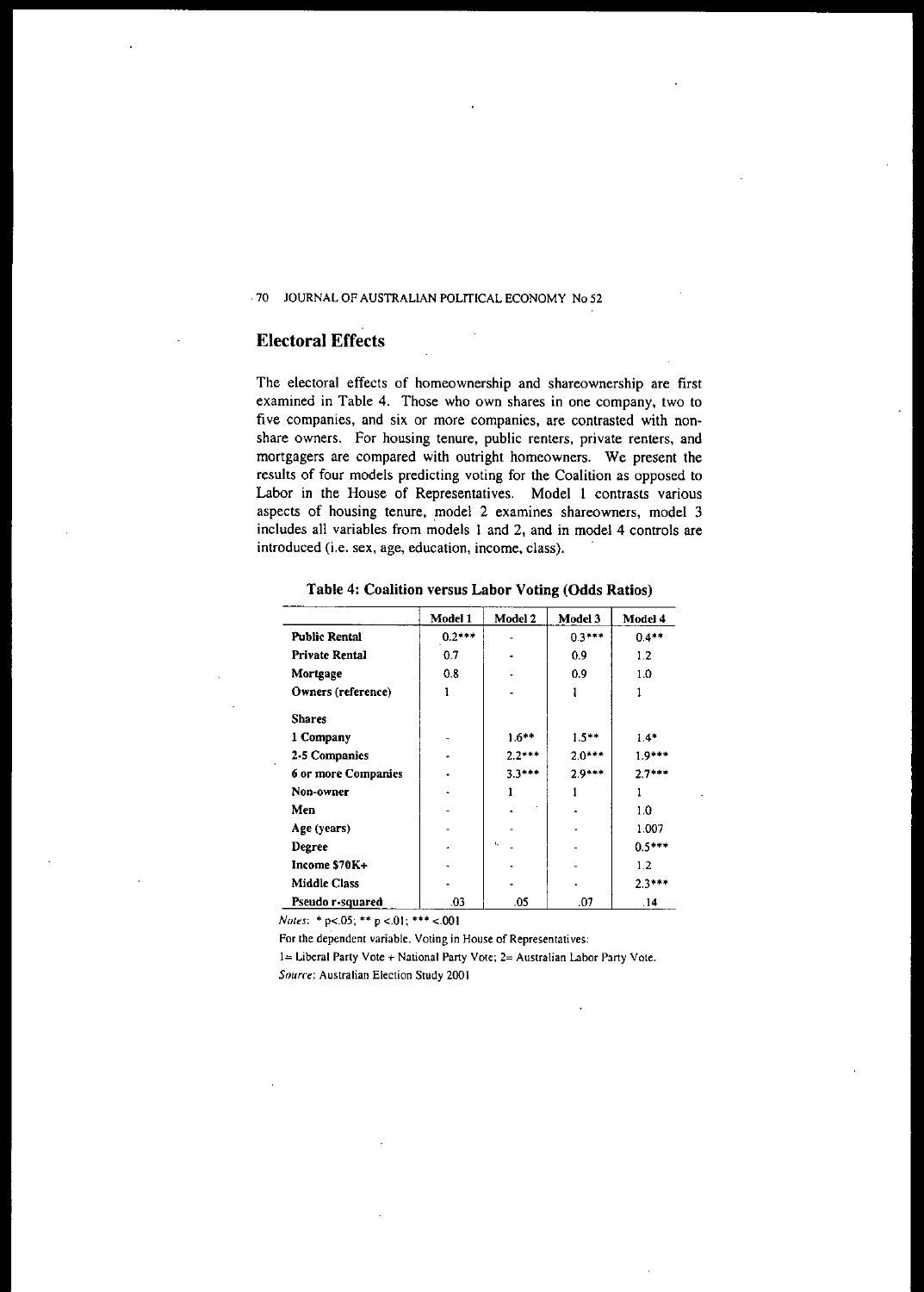, ~. ", **L-** COALITION POLICY 7 I

The odds ratios in model 1 suggest that those living in private rental accommodation, and those who have a mortgage, are no more likely than homeowners to vote for! the Coalition rather than Labor. This is consistent with McAllister's (1984) earlier finding that housing tenure had little impact on political behaviour in Australia. The only exception here is for people living in public rental housing, who are more than five times as likely to vote for the Australian Labor Party, as opposed to the **Coalition. On the whole though, our results are consistent with Troy's** (2000) report on the electoral neutrality of homeownership.

**The second model, however, shows that shareowners are from one and a** half to three times 'as likely as non-shareowners to vote for the Coalition. They also show that the likelihood of Coalition voting increases with the **number of companies invested in. These results remain largely** unchanged when we control for other influences (model 4). The magnitude of the r-squared statistics indicates that neither of the models (i.e. 1 or 2) 'explain' much variation in voting behaviour, although the rsquared of .05 for model 2 suggests that shareownership is a better predictor of voting than housing tenure (r-squared  $.03$ ).<sup>7</sup> Age is an **important control variable in this context, as outright homeownership and shareownership are assets that take time to accumulate, while the other control variables are important correlates of our independent variables. However, sex. age and income have no substantive, or statistically significant impact upon voting, although education and class effects are** apparent. $8$  Those with a tertiary education are about twice as likely to vote for Labor as opposed to the Coalition, while the middle class are more than twice as likely as the working class to vote for the Coalition.

**Howard then does seem to have tapped a constituency among shareowners. His success here, however, belies the continuity he**

**<sup>7</sup> We report 'pseudo' r-squared statistics here with the logistic regression models. These are analogous to the coefficient of determination (r-squared) for ordinary least squares regression analysis. The r-squared statistic indicates the proportion of the variance in the dependent variable thal is accounted for, or 'explained'** by all **of the independent variables in a given multiple regression model.**

**<sup>8</sup> Income does have an impact on voting behaviour, with high earners more supportive of the Coalition than Labor. However, the income effects are largely mediated through social class in these regression models.**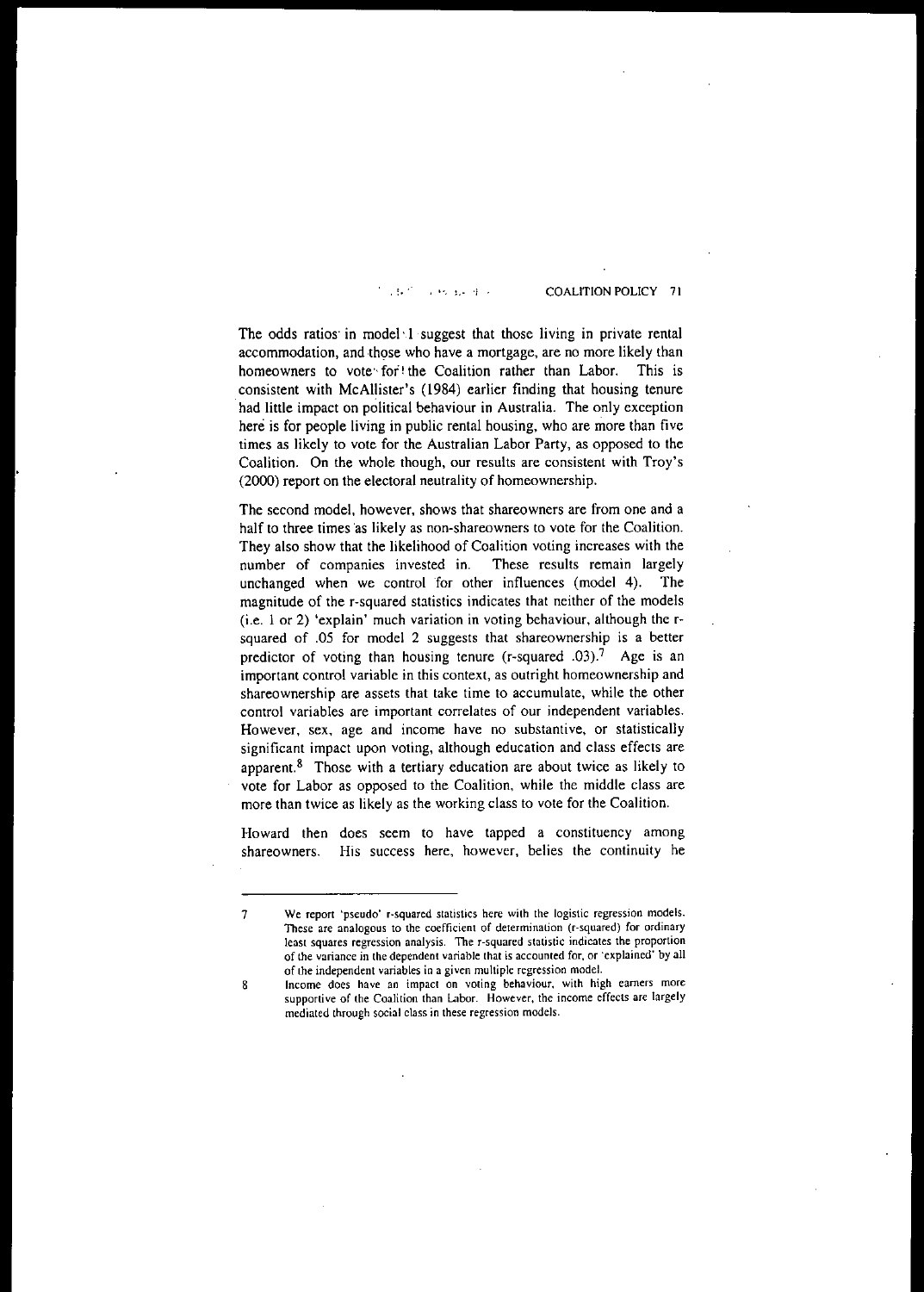claimed from Menzies' homeowning democracy to his own shareowning democracy, for the two forms of ownership have quite different effects. Before we examine whether this difference is reflected in different forms of civic engagement, we check for differences in voting behaviour between investors who entered the market before and after Howard took office in 1996. In this phase of the analysis we take non-ownership of shares, ownership since 1997 and ownership prior to 1997 as independent variables, as well as the standard controls (Table 5). The dependent variable is voting in the House of Representatives, as above.

|                                   | Model 1  | Model 2  |
|-----------------------------------|----------|----------|
| Shareownership                    |          |          |
| Don't Own Shares                  | $0.5***$ | በ ና***   |
| <b>Owned Shares Since 1997</b>    |          |          |
| <b>Owned Shares Prior to 1997</b> | 1.0      | 1.0      |
| <b>Controls</b>                   |          |          |
| Men                               |          | 1.0      |
| Age (years)                       |          | $1.010*$ |
| Degree                            |          | $0.5***$ |
| Income \$70K+                     |          | 1.2      |
| <b>Middle Class</b>               |          | 2.3***   |

Table S: Coalition versus Labor Voting, among Non-shareholders and among Shareholders who Purchased Shares before and after

*Notes:* \* p<.05; \*\* p <.01; \*\*\* <.001

For the dependent variable, Voting in House of Representatives:

Pseudo r-squared 1 .04 .04 .11

1= Liberal Party Vote + National Party Vote; 2= Australian Labor Party Vote. *Source:* Australian Election Study 2001

As should be expected from the first phase of the analysis, nonshareowners were only half as likely to vote for the Coalition, with a high degree of statistical significance. The more interesting result is the virtual identity in voting behaviour between early and late entrants to the market  $(OR 1:1)$ . Even when we introduce our controls, these effects remain unchanged. While we see no evidence of the influence of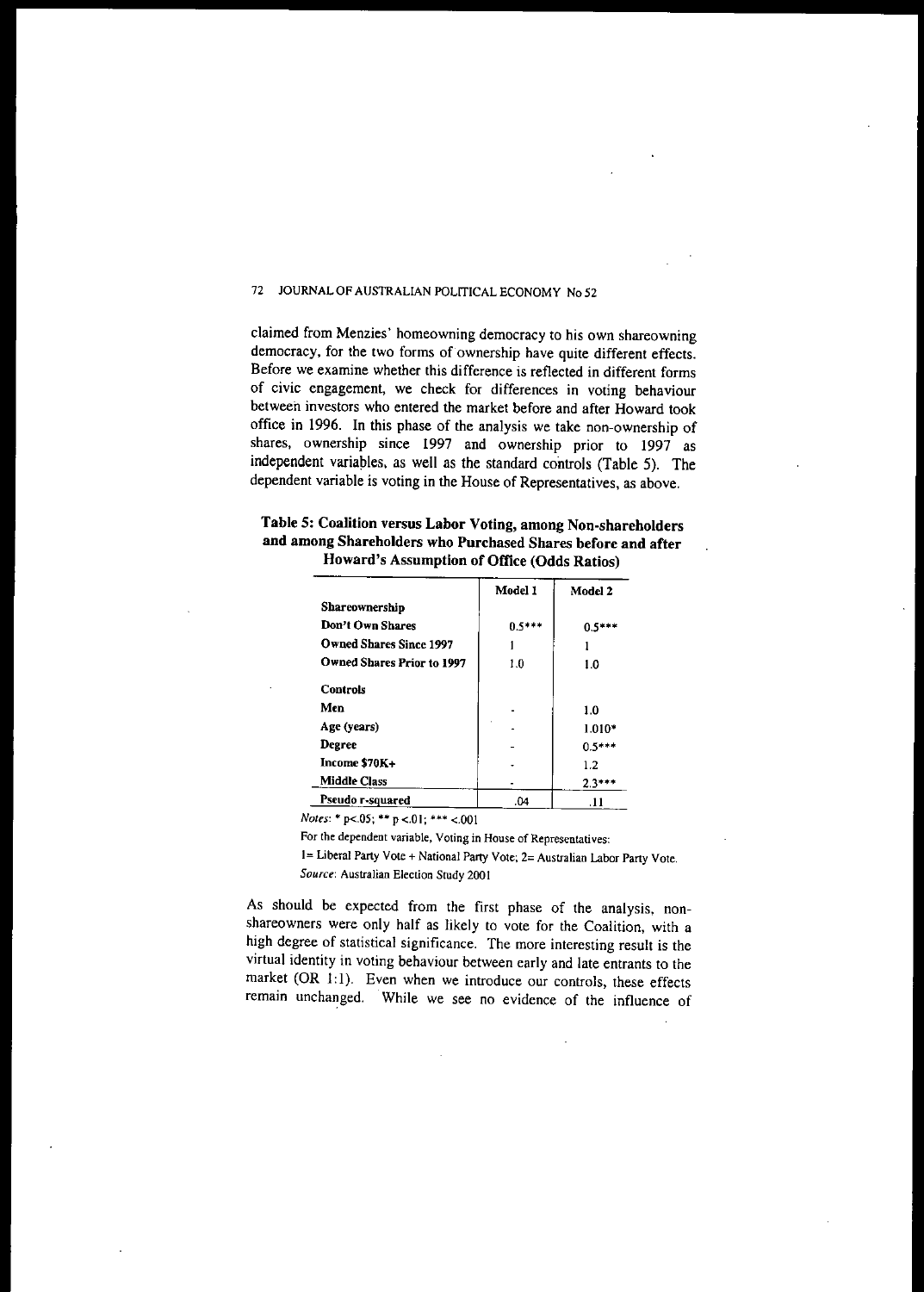#### **MORE DE DOP**

COALITION POLICY 73

Howard Government·policy,on shareowner voting in Table 5, in the next table we extend the analyses in order to consider the following questions. **How do shareowners vote before entering the market? That is, are they** more likely to have voted for the Coalition prior to owning shares? Further, to what extent does owning shares influence voting behaviour? .,

|                            | 1998     | 2001            |
|----------------------------|----------|-----------------|
| Shareownership             |          |                 |
| Don't own shares           |          |                 |
| Owned shares prior to 1999 | $1.8***$ | $17***$         |
| Owned shares from 1999     | $1.7**$  | $2.5***$        |
| <b>Controls</b>            |          |                 |
| Men                        | 1.0      | 1.0             |
| Age (years)                | 1.004    | $1.010*$        |
| Degree                     | $0.5***$ | $0.5***$        |
| Income \$70K+              | $1.3*$   | 1.2             |
| <b>Middle Class</b>        | $2.1***$ | $2.3***$        |
| Pseudo r-squared           | -10      | $\overline{12}$ |

| Table 6: Coalition versus Labor Voting in 1998 and 2001 House of |  |
|------------------------------------------------------------------|--|
| Representatives Elections (Odds Ratios)                          |  |

*Notes:* **... p<.05; \*\* p <.01; \*\*\* <.001**

**For the Dependent variable Voting in House of Representatives:**

**1= Liberal Party Vote + National Party Vote; 2= Australian Labor Party Vote.**

*Source:* **Australian Election Study 200 1**

**In order to consider these questions we compared voting in the House of** Representatives at the 2001 election with voting in the previous Federal election held in 1998.<sup>9</sup> Apart from the usual control variables, we included two dummy variables to represent those who owned shares up to and including'1998, and those who entered the share market in 1998 or **after. We contrast these two types of shareowners with non-owners in** Table 6. The results indicate that shareowners at the 1998 election and

**<sup>9</sup> Voting at the 1998 federal election was based on the following question from the 2001 Australian Election Study: 'In the last Federal election in October 1998, when Labor was led by Kim Beazley and the Liberals by John Howard, which party got your first preference then in the House of Representatives election?'**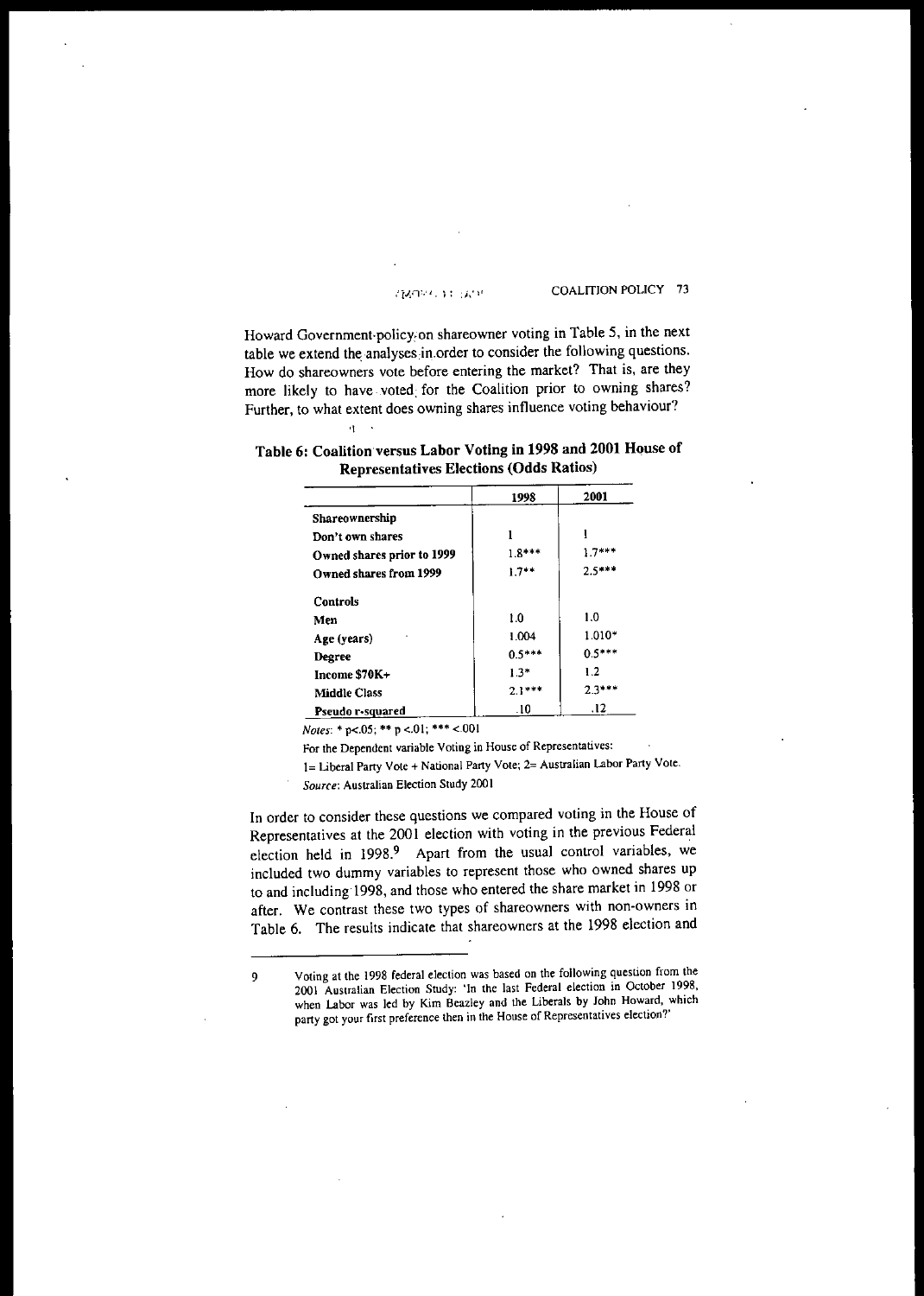those who entered the market after the 1998 election displayed very similar voting patterns. Both groups were almost twice as likely as non**shareowners to vote for the Coalition. However, at the 2001 election, the most recent shareowners had an even greater propensity to vote for the** Coalition than those who had entered the market earlier. Recent **shareowners were 2.5 times as likely as non-owners to vote for the** Coalition, compared to 1.7 for those who were in the market prior to 1998.

These are important findings for two reasons. They indicate that those **who buy shares are for the most part Coalition voters prior to entering the** share market  $-$  it tends to be those who hold 'Liberal' values that purchase shares. Further, when these people do buy into the share market, their likelihood of voting for the Coalition increases even further. **This has important implications for understanding political behaviour in** Australia, particularly in light of the substantial increases in **shareownership over the last decade. These results are further reason for** Labor politicians to abandon the notion of a 'stakeholder democracy' (Latham 2001), if indeed this is still considered seriously. From a Labor **perspective, increasing the opportunity for new participants to enter the** share market will not only attract the wrong type of people (i.e. mainly Coalition voters), but once they are in they will become even more **conservative in their voting behaviour. These results suggest that those who rode the wave of demutualisations and privatisations of the late** 1990s were already part of Howard's constituency. In that case, they should be expected to display the tensions in civic engagement discussed **above. We examine this in the next phase of the analysis.**

#### **Civic Participation**

To test the relationship between homeowenership, shareownership and **civic engagement, we took the housing tenure and shareownership dummy variables as independent variables and active membership in three types of voluntary organisations, and membership of trades union,** as dependent variables (Table 7). Once again, we included the same **controls. Controlling for income is important, as participation in sporting and charitable organisations may be limited by access to economic**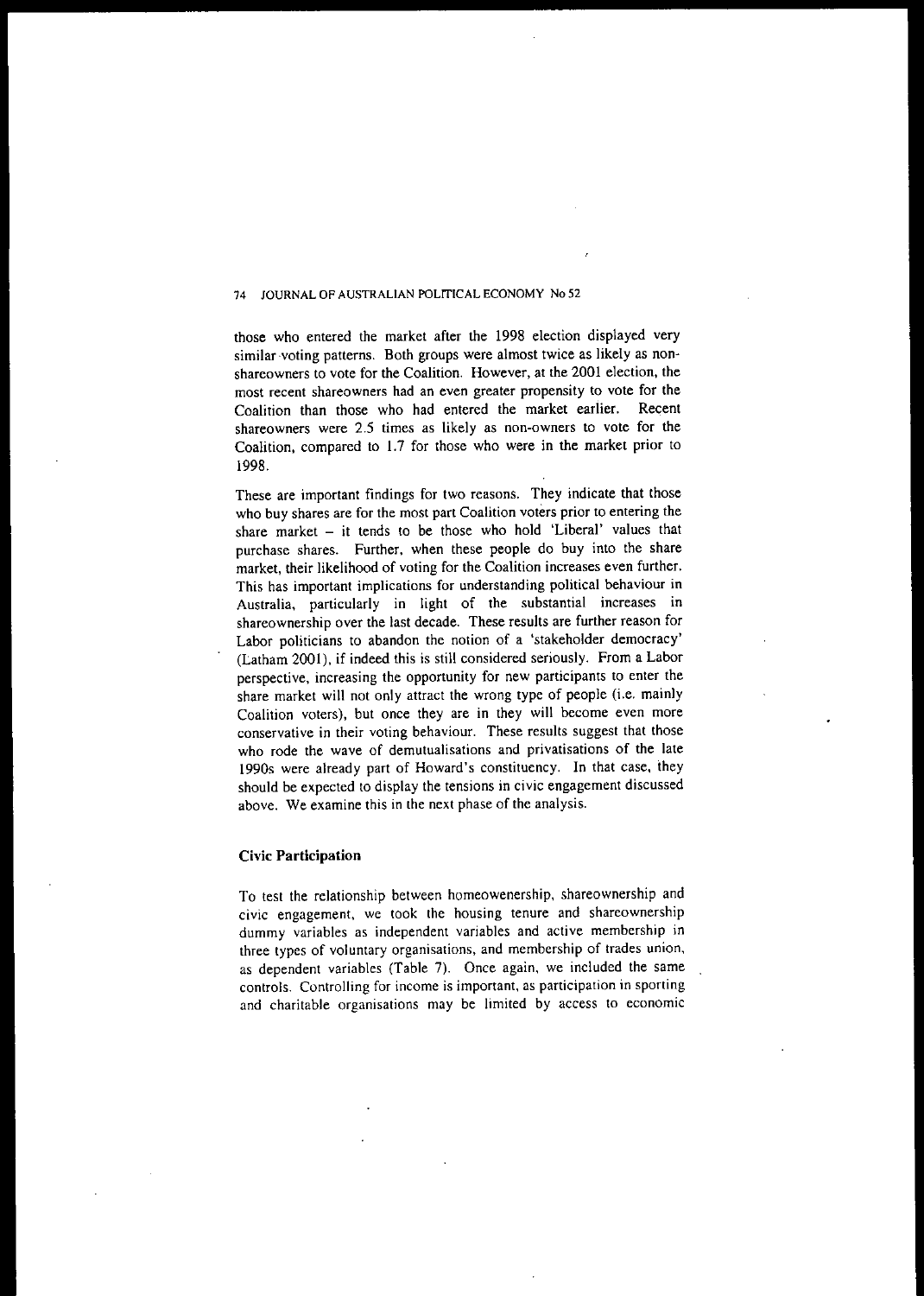### $G$  and  $H\subset \mathbb{R}^d$

#### COALITION POLICY 75

resources. Further, '(tertiary)' education,-and social class as indicators of cultural capital (Bourdieii 1977) should be related to participation in cultural organisations (Putnam 2000) while, as mentioned earlier, both education and income are important predictors of shareownership itself (Tranter and White 2001).

|                       | <b>Members versus Non-members</b> |          |            |              |
|-----------------------|-----------------------------------|----------|------------|--------------|
|                       | <b>Sporting</b>                   | Cultural | Charitable | <b>Union</b> |
| Controls              |                                   |          |            |              |
| Men                   | $1.6***$                          | $0.4***$ | 0.8        | $1.3*$       |
| Age                   | $0.989*$                          | 1.006    | $1.018**$  | 1.004        |
| <b>Degree</b>         | 0.9                               | $2.9***$ | $2.0***$   | $1.7**$      |
| Income \$70K+         | 0.9                               | $0.5***$ | 07         | 1.0          |
| <b>Middle Class</b>   | $2.0***$                          | $2.8***$ | $1.6***$   | 0.8          |
| <b>Housing Tenure</b> |                                   |          |            |              |
| <b>Public Rental</b>  | 0.0                               | 0.5      | 0.5        | 0.5          |
| <b>Private Rental</b> | 0.8                               | 1.0      | 1.3        | $0.6***$     |
| Mortgage              | 1.1                               | 0.8      | 0.7        | 1.2          |
| Owners (reference)    |                                   | ı        |            |              |
| Shareownership        |                                   |          |            |              |
| 1 company             | 13                                | 1.1      | 1.0        | $1.5*$       |
| 2-5 companies         | $1.5*$                            | 1.1      | 1.3        | 12           |
| 6 or more Companies   | $2.0***$                          | 1.6      | 1.5        | 0.7          |
| Non-owner             |                                   |          |            |              |
| Pseudo r-squared      | .12                               | .14      | .08        | .05          |

## Table 7: Civic Participation, Housing Tenure and Shareownership (Odds Ratios)

Notes: \* p<0.05; \*\* p < 01; \*\*\* <.001

J

The first three dependent variables derived from the question: 'Are you an active member of any of the following voluntary organisations, an inactive member or not a member?' (Sport or recreation organisation: Art. music or educational organisation [Cultural]; Charitable organisation). Civic organisations dependent variables scored: I= Active in Organisation; 2= Non-member. Trades union membership dependent variable: 'Do you belong to a trade union? ' scored  $1=Yes$ ; 2=No.

*Source*: Australian Election Study 2001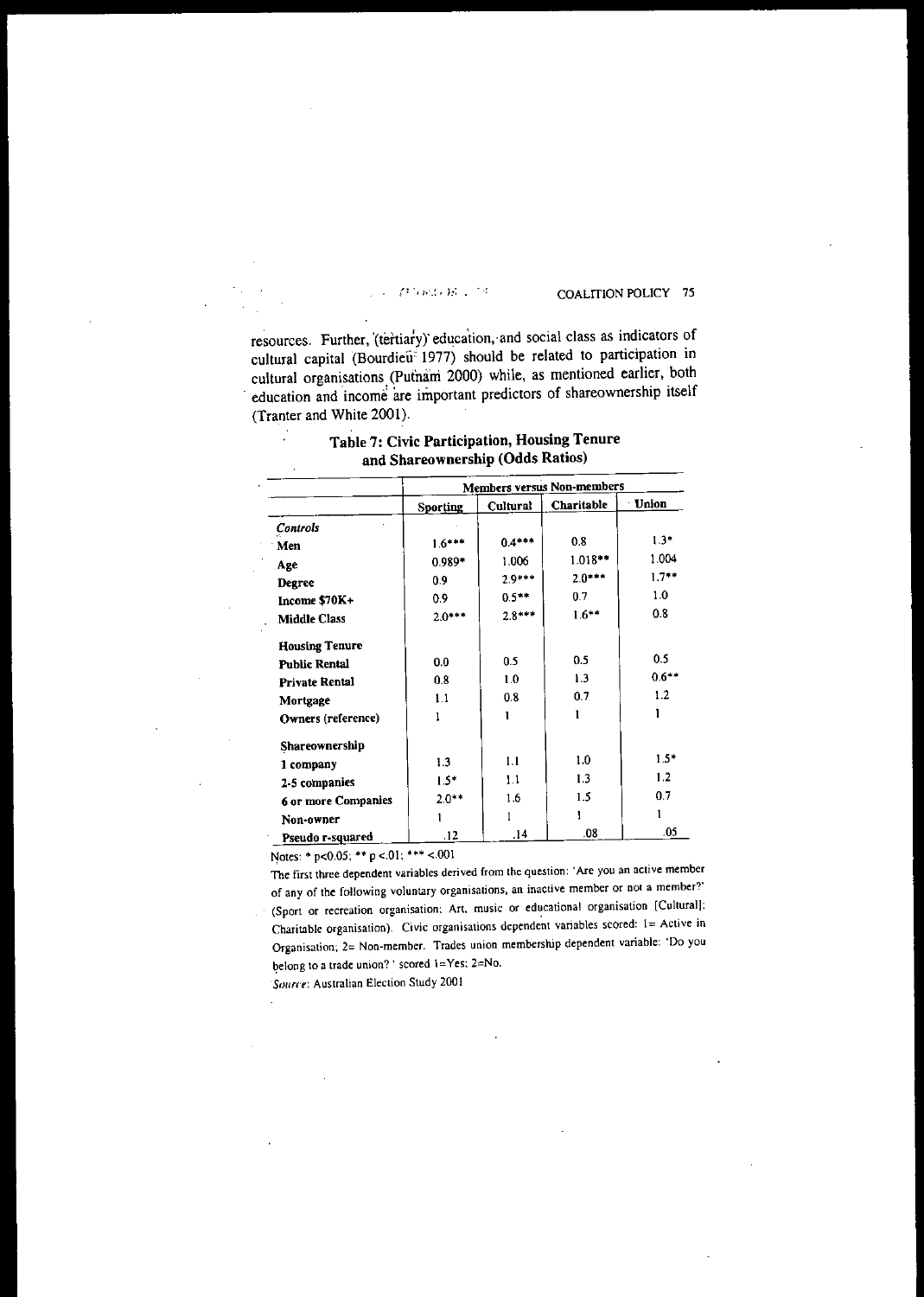Gender does have significant effects here, and along predictable lines (e.g. Baldock 1998; Putnam 2000), in that men are more likely to be active in sporting clubs and women to focus on cultural activities. Otherwise, the more general lesson from Table 7 is that civic participation is less strongly associated with' homeownership than shareownership. Housing tenure has no substantive or statistically significant effect on any participation variable, other than trades union membership where. the evidence suggests that renters are much less likely to be members of a trade union than home owners. However, shareownership does appear to be associated with some measures of civic participation. Since shareownership is correlated positively with membership of sporting associations, shareowners can hardly be said to be 'bowling alone' (Putnam 2000). Their propensity for engagement in cultural and charitable organizations, however, is less notable, and not statistically significant. As with voting, the likelihood of shareholders being members of community organisations is highest among those who own shares in six or more companies. Those owning shares in only one company do not differ statistically from non·owners on any form of civic participation, with the exception of belonging to trades union. IO

### Conclusions

We have sought to address three questions: whether there are electoral implications associated with increases in shareownership, whether homeownership and shareownership imply different expressions of 'civic engagement', and whether rising shareownership may be contributing to a weakening rather than a deepening of 'the quality of community life'. On the basis of our analysis of AES 2001 data we can answer 'yes' to the first and second questions, but the answer to the last question is less

The firms  $ln: ..002$  .

<sup>10.1.</sup> However, an interesting pattern emerged when we considered the statistical interactions between homeownership and shareownership. We included dummy  $k_1$ .  $k_2$  variables in the regression models to measure homeowners who also owned shares in one company, two to five companies, and six or more companies respectively.  $\therefore$ . Homeowners' who owned shares in one company were much more likely to be  $\therefore$  "members of cultural organisations (OR 6.6) and charitable organisations (OR 3.8) .~~ members of cuhural organisations (OR 6.6) and charitable organisations (OR 3.8),  $-$ in both cases at a high level of statistical significance, although the other . interaction variables were not significant at the .05 level.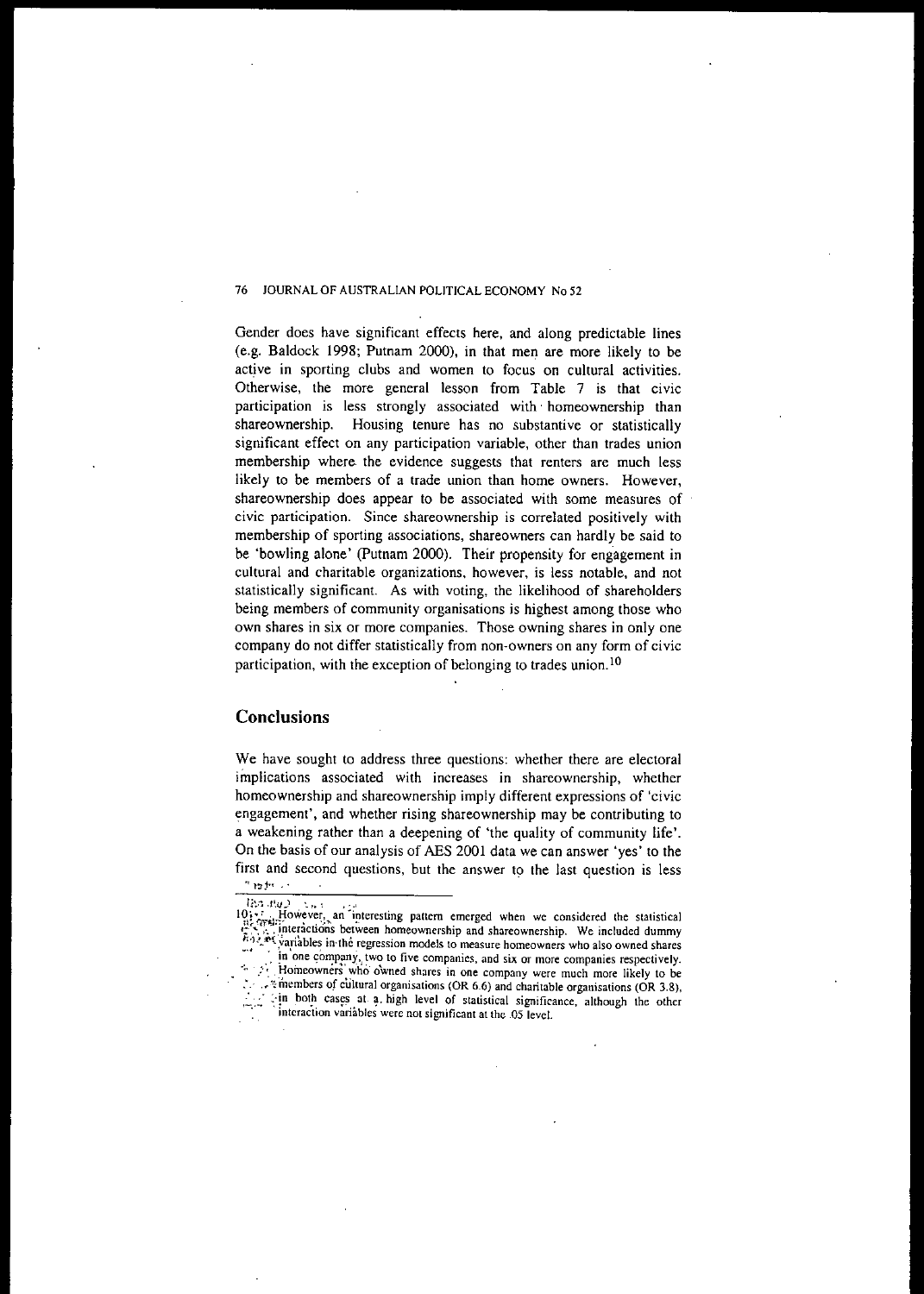#### COALITION POLICY 77  $\mathcal{L} \rightarrow \mathcal{L}$ **FINDERS**

clear-cut. John Howard has certainly presided over what at first glance appears to be a major shift in Australia's political economy, and those who have entered the share market since he has been in office are certainly more likely to support him. But despite a common grounding in the private 'ownership' that underpins the policies of his government, homeownership and shareownership seem to entail different dynamics.

The continuity that Howard claims from Menzies' homeowning **democracy to his own shareowning democracy does not seem sustainable. To judge by participation levels in charitable organisations,** the link that Howard sees between holding an economic 'stake in the country' and a deepening of 'the quality of community life' is open to question. Just as sales of public housing may sharpen social divisions between home purchasers and renters (Winter 1994), so the privatisations **and demutualisations that brought millions of new investors to the** market may deepen rather than alleviate class divisions between shareowners and non-shareowners (Connell 2002). The quality of community life may be further undermined in the future as the middle **classes increasingly pay for private schools, and health and pension plans to match their investment in homes and shares. As public investment** declines the marginalised minority may 'find themselves shut out of many other areas of private provision' (Saunders 1990a: 370).

While we can confirm the suspicions that we took from Troy (2000) as **our starting-point. our analysis also raises many questions. For example,** while there appears to be an electoral payoff for the Coalition in trying to **encourage new entrants to the stock market, it is not clear if the rise in** shareownership is part of a continuing trend, or if it has already peaked. If the latter, the political payoff may be limited. For Howard the chairmanship of the International Democratic Union befits his role as the **leader of the world's 'greatest shareowning democracy'. But this may well be a poisoned chalice under current market conditions. To frame a polity in terms of shareownership is to give hostages to fortune, No national government can be relaxed and comfortable when unscrupulous corporate executives elsewhere, for example in the United States, have the potential to undermine its legitimacy. Millions of inexperienced** investors have lost money, both nominally and actually, from market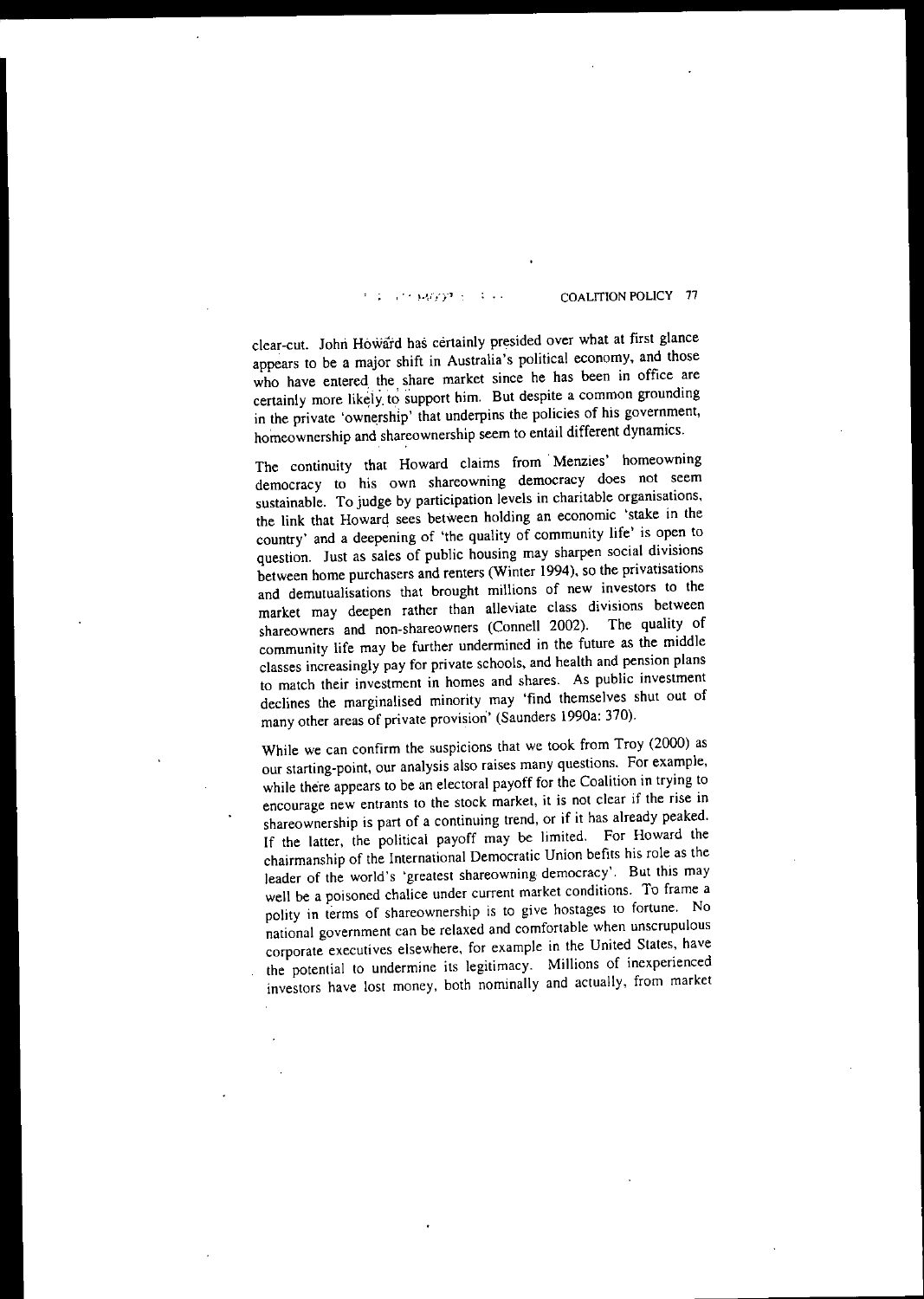crashes in 2002, and the electoral ramifications of this phenomenon have yet to emerge.

Further, while our analysis indicates that shareholders tend to be civically engaged, we have not taken account of another form of civic **participation - shareholder** activism. <sup>11</sup> **This was rising in salience even** before the recent collapses in the market. Focused on issues such as the triple bottom line of financial, environmental and social returns, ethical investment, corporate social responsibility, or corporate citizenship, and generating as much contention as support, this is an emerging arena for civic disputes (e.g. Bosch 2000; Elkington 1998; Ethical Investment Association 2001; Henderson 2001; McLean 2001; Rose 2001; Shareholders' Project 2001; Wheeler 1998). Governmental action on **corporate governance has been one response to .this, and if it continues** then the deregulated free market will become increasingly re-regulated,.

So while the Coalition has so far benefited electorally from the surge in. shareownership, this shift in Australia's political economy has left it with. potential problems to resolve. Bad news for the Coalition, however, is not necessarily good news for Labor. In particular, Mark Latham, the Shadow Treasurer, has been urging the party to support shareownership as part of the 'third way' beyond the old ideologies of left and right. He has called for a 'stakeholder policy' for Australia to fulfill its 'potential as a sharemarket democracy,' where all 'citizens should have a stake in the market economy' (Latham 2001: 26). Latham's proposals were first. met with suspicion within the party and the union movement, and later with outright rejection. Our findings on the electoral implications of shareownership might well give him and his allies' further cause to **reconsider their position. The interval of the interval of the interval of the interval of the interval of the interval of the interval of the interval of the interval of the interval of the interval of the interval of** 

#### **References**

Anderson, T. (2002) 'The Political Economy of Human Rights', *Journal of Australian*<br>Political Economy, 50: 200-227.

**<sup>11</sup> Shareholder** activism is discussed in a related article (White, Tranter and Hanson, in the 2004)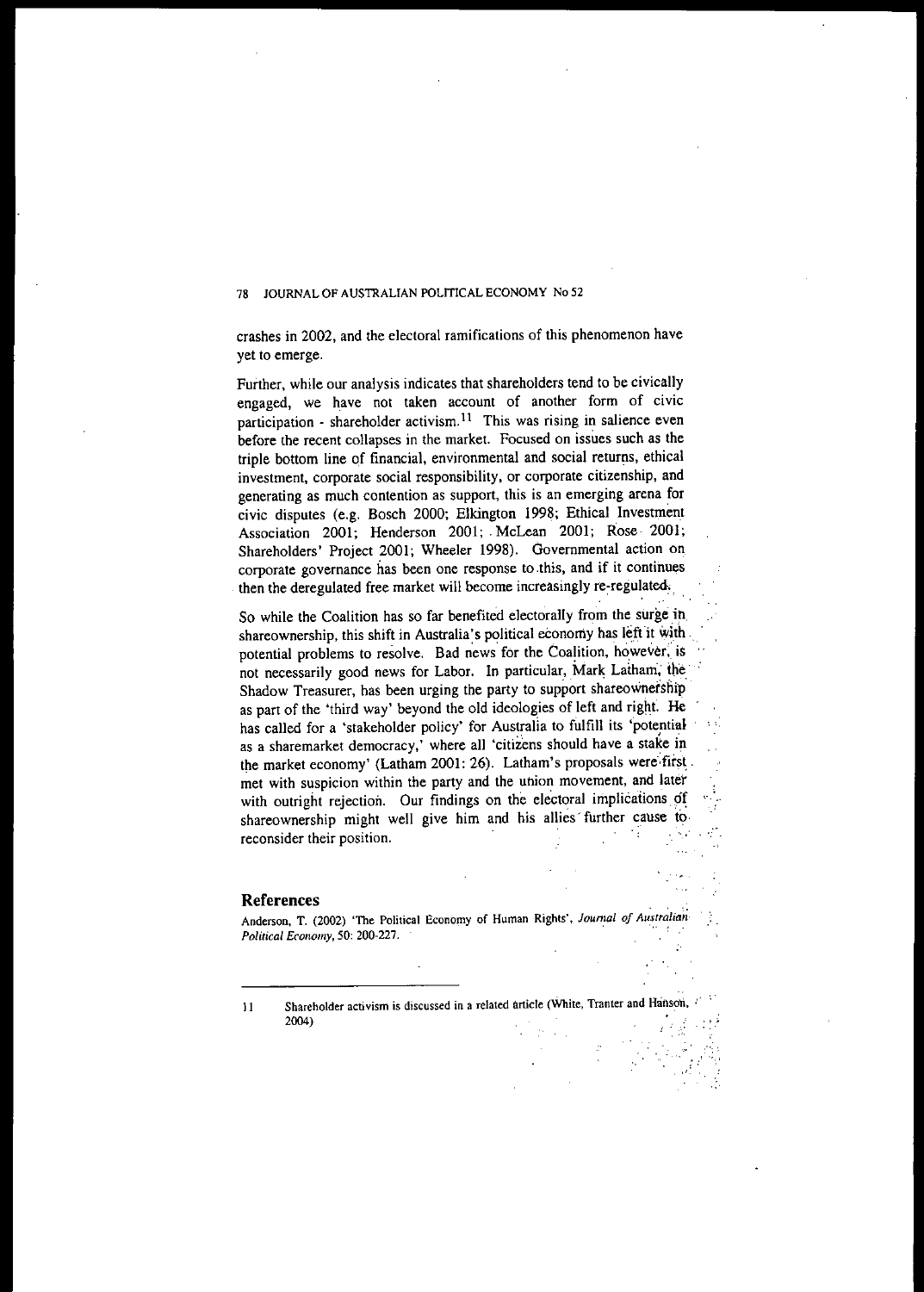#### COALITION POLICY 79

Argy, F. (1998) *Australia at tile Crossroads: Radical Free Market or a Progressive Uberalism?* Sydney: Alien & Unwin.

Australian Bureau of Statistics (2002) 'Australia now: Housing - home ownership and renting', *http://www.abs.gov.aulausstats(3.7.02)*

Australian Stock Exchange (2000) '2000 Australian shareownership survey', *http://www. asx.com.au* (11.6.01). ,

Australian Stock Exchange (2001) 'Share ownership update, November 2000', http://www. QSX.com.au (11.6.01).

Baldock, C. (1998) 'The feminist discourses of unwaged work: The case of volunteerism' *Australian Feminist Studies* 13: 19-34.

Ball, M. (1983) *Housing Policy and Economic Power,* London: Methuen.

Barbalet, J. (1988)Citizenship, Milton Keyes: Open University Press.

Bean. c., I. McAlIister and D. Gow (2002) *Australian Election Study, 2001: Users' guide for machine readable data file* Canberra: Research School of Social Sciences, Australian National University.

Brett, J. (1992) *Robert Menzies' Forgotten People*, Sydney: Macmillan.

Bourdieu, P. (1977) 'Cultural Reproduction and Social Reproduction' in J. Karabel and A. Halsey (eds) Power and Ideology in *Education*, Oxford: Oxford University Press, pp. 487-510.

Bosch, H. (2000) *Share/wlders' Rights,* Sydney: Information Australia.

Braithwaite, J. (1988) 'Economic policy: What the electorate thinks' in 1. Kelley and C. Bean (eds.) *Australia" Attitudes: Social and Political Attitudes from the Natiollal Social Science Survey* Sydney: Alien & Unwin: 26-35.

Burrow, S. (2000) 'Economic democracy' *Workers Online* 63, *http://www.workers.labor. net.au/691c\_Jzistoricalfeature\_burrow./lll11l* (18.7.0I).

Campbell, lan (2002) 'The New Era of Financial Services Reform - the Way Ahead' Speech to the Australian Institute of Company Directors (WA Division), *http://www.parlsec.treasurer.gov.au* (3.7.02)

Connell, R. W. (2002) 'Moloch Mutates - Global Capitalism and the Evolution of the Australian Ruling Class, 1977-2002' in *Overland* 167; winter 2002; 4-14.

Dean, M. and B. Hindess (eds.) (1998) *Governing Australia: Studies in Contemporary Rariollalities ofGovemment* Cambridge: Cambridge University Press.

Durkheim, E. (1964) *The Division of Labor in Society*, New York: Macmillian/Free.

Elkington, J. (1998) *Cannibals with Forks: The Triple Bottom Line of 21st Century Business* Gabriola Island BC: New Society.

Ethical Investment Association (2001) 'Socially responsible investment in Australia - 2001 benchmarking survey', *llUp://www.eia.org.au (16.6.02)*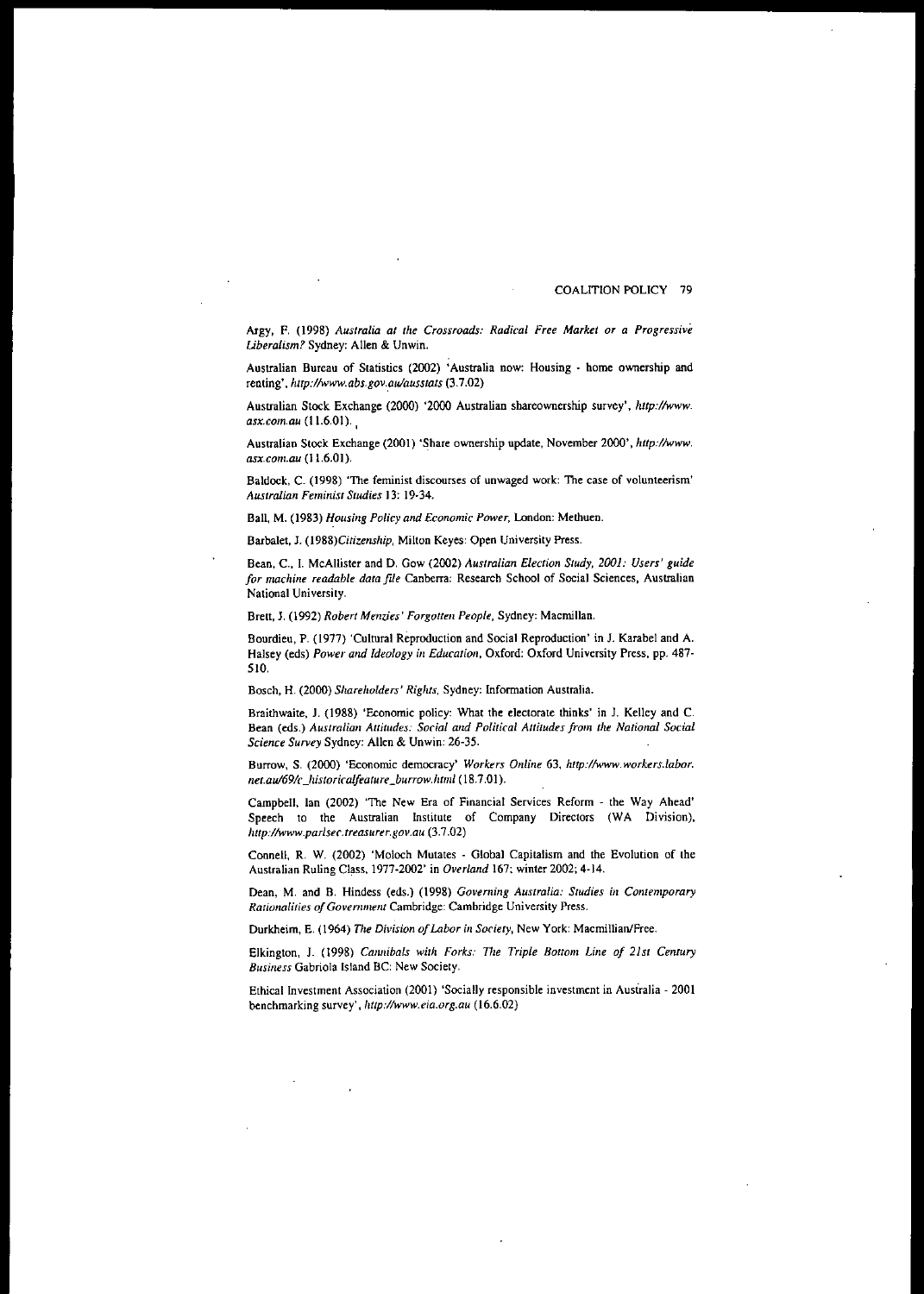Fielding, 1. and N. Gilbert (2000) *Understanding Social Statistics,* London: Sage.

Goldthorpe, 1. (1987) *Social Mobility and Class Structure in Modem,* Britain Oxford: Clarendon.

Henderson, D. (2001) *Misguided Virtue: False Notions ojCorporate Social Responsibility,* New Zealand Business Roundtable, *http://www.nzbr.org.nz(l1.4.02).*

Hockey, J. (2001a) 'Speech to the Australian Shareholders' Association', *http://www.minjsr.treasury.gov.au* (3.7.02).

Hockey, J. (2001b) 'Corporate Governance and the Government: Why Sound Governance means Sound Regulation' address to the Australian Institute of Company Directors, Brisbane Division, *Ilttp:/lwww.minjsr.treasury.gov.au(3.7.02).*

Howard, 1. (199£) 'Address at the Australian Aviation Museum, Nowra, New South Wales' , *llup://www.pm.gov.aulnews/speeches* (4.7.02).

Affairs Oration', Howard, J. (1999) 'The 1999 Corporate Public *http://www.pm.gov.aulnewslspeeches* (4.7.02).

Launch'. Nation Howard, J. (2000) 'Transcript, Networking the *http://www.pm.gov.aulnewslspeeclles* (4.7.02).

Howard, 1. (2001a) 'Further boost to First Home Owners Scheme', *http://www.liberal.org.au/media/campaign* (3.7.02).

Howard, J. (2001b) 'A Better Superannuation System', *Ilttp://www.liberal.org.au/medialcampaign(3.7.02).*

Kelley, J. and M.D.R. Evans (1995) 'Class and Class Conflict in Six Western Nations' *American Sociological Review,* 60 (2): 157·178.

Latham, M. (2001) 'The new economy and the new politics' in P. Botsman and M. Latham (eds.) *Tile Enabling Stare: People Bejore Bureaucracy,* Sydney: Pluto: 13·35.

Liberal Party of Australia (2oola) 'Howard Government's First Home Buyers Grant makes Great Australian Dream possible' *Behind the Scefles* 29, *Imp://www./iberal.org.au/reports* (3.7.02).

Liberal Party of Australia (2001b) 'Our beliefs', http://www.liberal.org.au/archive/2001 (3.7.02).

Long, S. (1997) *Regression Models for Categorical and Limited Dependent Variables,* Thousand Oaks: Sage.

McAllister, I. (1984) 'Housing Tenure and Party Choice in Australia, Britain and the United States' *British Journal of Political Science* 14(4): 509-22.

Marshall, T. H. (1950/1973) *Class, Citizenship and Social Development*, Westport CT: Greenwood.

McLean, T. (2001) 'Reject zealotry as triple trouble' *The Australian*, 18.8.01. p.32.

Merrett, S. (1979) State *Housing in Britain*, London: Routledge and Kegan Paul.·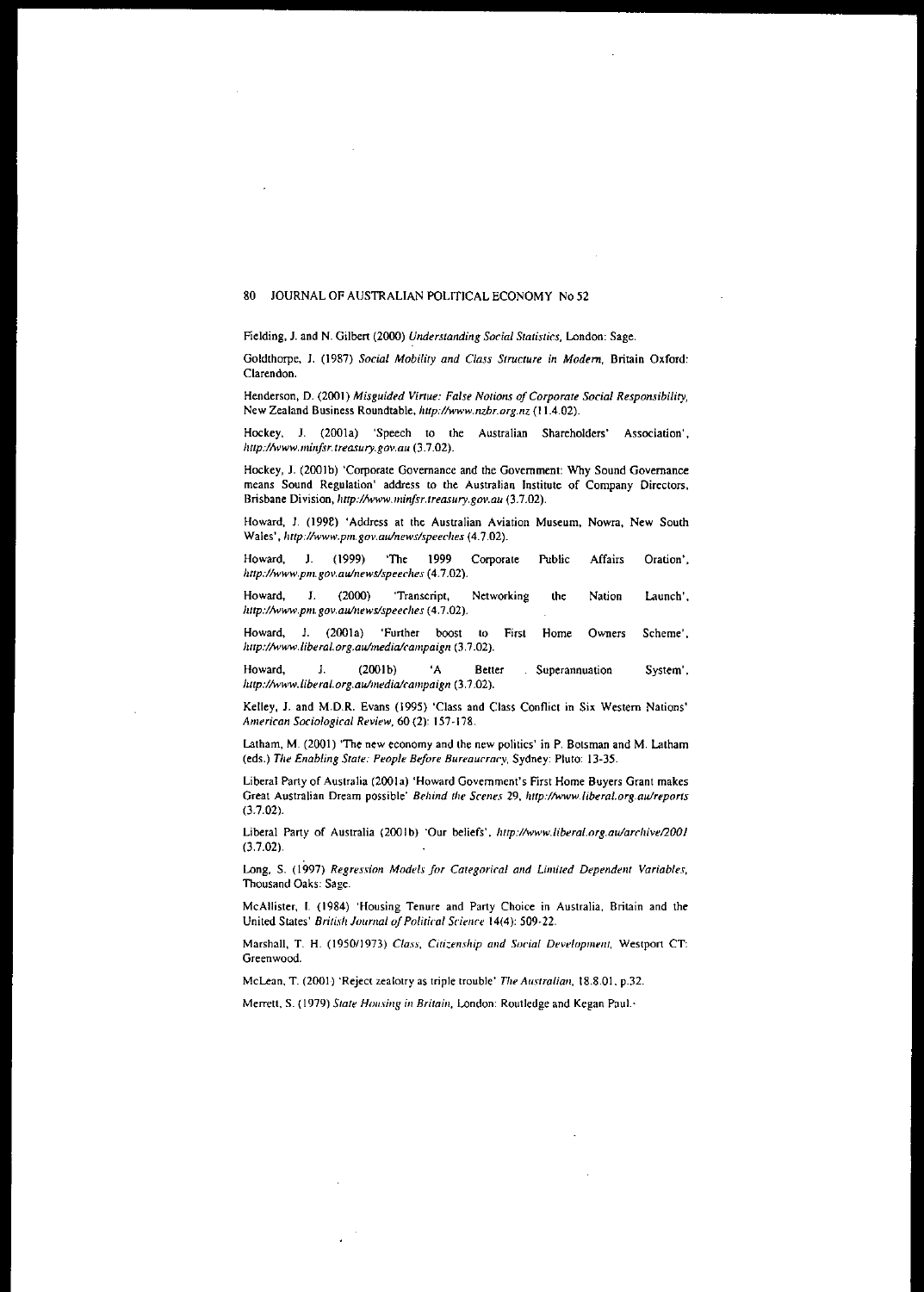#### COALITION POLICY 81  $\mathcal{M}^{\mathcal{N}}$

Publam, R. (2000) *Bowling alone: Tile Collapse and Revival ofAmerican Community,* New York: Touchstone.  $\sim$  .

 $\overline{\mathbf{r}}$ 

Rex, J. and R. Moore (1967) *Race, Community and Conflict,* Oxford: Oxford University Press.

Rose, 1. (2001) *Ethical and Active Share/lOlding: An Australian Investor's Guide* Elsternwick Vic: Wrightbooks.

Saunders, P. (1990a) A *Nation afHome Owners,* London: Unwin Hyman

Saunders, P. (l990b) *State Housing in Britain* London: Routledge and Kegan Paul.

Saunders, P. (1993) 'Citizenship in a Liberal Society' in B. Turner (ed.) *Citizenship and Social Theory,* London: Sage

Shareholders' Project (2001) 'Background briefing paper', *http://www.ethics.org.au* (21.12.01).

Tranter, B. and R. White (2001) 'Share-ownership and the triple bottom line: A preliminary study' The Australian Sociological Association Conference 2001, Sydney: University of Sydney, December 13-15.

Troy, P. (2000) 'Suburbs of Acquiescence, Suburbs of Protest' *Housing Studies* 15: 717-38.

Turner, B. (1993) *Citizensllip and Social T1leory,* London: Sage.

Western, M. (1999) 'Who thinks what about capitalism? Class consciousness and attitudes to economic institutions' *Journal of Sociology* 35: 351-70.

Wheeler, S. (1998) 'Inclusive communities and dialogical stakeholders: A methodology for an authentic corporate citizenship' *Australian Journal ofCorporale Law* 9: 1-20.

White, R.. B. Tranter and D. Hanson (2004) 'Share ownership in Australia: the emergence of new tensions?' *Journal of Sociology*, forthcoming.

Winter, l. (1994) *Tile Radical Homeowner,* Basel: Gordon and Breach.

Wright, E. O. (1985) *Classes*, London, Verso.

## Appendix

Australian Election Study data were adjusted so that the proportions of housing tenure agreed with estimates from the Survey of Income and Housing Costs (1999-2000), administered by the Australian Bureau of Statistics, We calculated separate weights for each state and territory in order to achieve a nationally representative sample. on the basis of housing tenure.